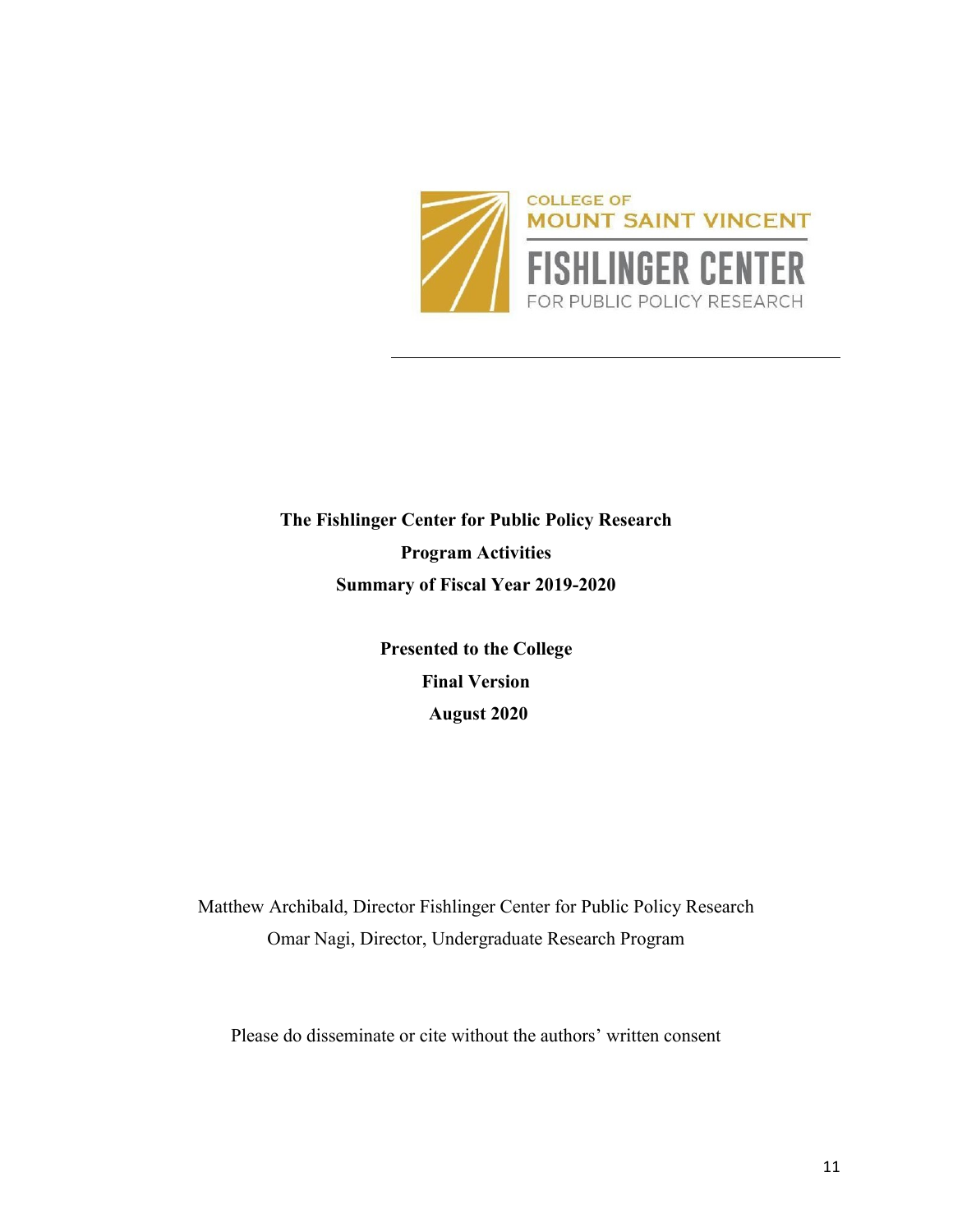# Table of Contents

| Undergraduate Research Center (UG) and Undergraduate Research Program (URP) 12                          |
|---------------------------------------------------------------------------------------------------------|
|                                                                                                         |
|                                                                                                         |
| Fishlinger Center Public Sentiment Brief Report: Optimism Index and Scales (excerpt) 15                 |
| Fishlinger Public Sentiment Brief Report US Sociopolitical Attitudes, Expectations, Beliefs and Values: |
| Fishlinger Public Sentiment on Climate Change 2018: A Brief Student Report (excerpt)24                  |
|                                                                                                         |
|                                                                                                         |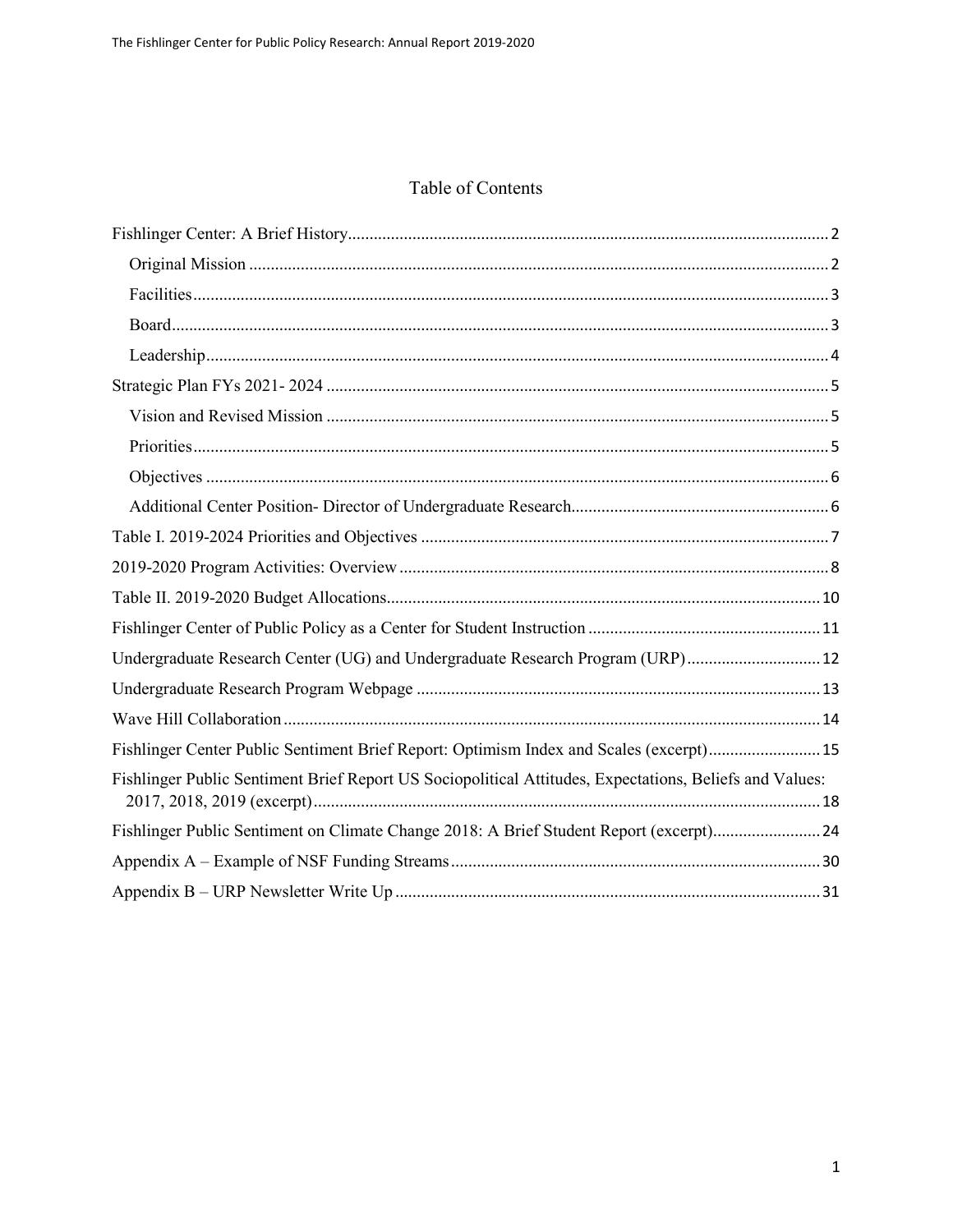## The Fishlinger Center for Public Policy Research: Annual Report 2019-2020

### Fishlinger Center: A Brief History

<span id="page-2-0"></span>In February 2015, the College of Mount Saint Vincent announced the creation of the Fishlinger Center for Public Policy Research. With funds generously contributed by William Fishlinger, a trustee of the College, the Center was designed to study public policy issues through independent and objective research conducted by students, faculty, and other members of the academic community. A distinctive feature of this Center was the Polling Center.

In its early years, under leadership of the advisory board chair, Provost Guy Lometti, and Director James Donius, the Center undertook a series of projects aimed at drawing attention to the College, by conducting ongoing nation-wide polling on topics such as human trafficking, health care, poverty, domestic violence, drug addiction, education and the environment. These studies were intended to provide faculty and students hands-on experience with survey design, data collection, and research analysis.

After experimentation with different approaches to polling and analysis, the Polling Center coalesced around a continuous/annual public opinion poll investigating Americans' sociopolitical and economic attitudes, expectations, beliefs and values. The Fishlinger Optimism Index was developed as a key component of these annual surveys. The Fishlinger Optimism is a measure of public opinion centered on Americans' attitudes about current and future sociopolitical and economic issues. It is derived from nationally representative data about trust in public officials, social/political issues, beliefs about the United States' place in the world, and a series of value statements dealing with individuals' feelings of success and security, among other issues.

# Original Mission

<span id="page-2-1"></span>The Fishlinger Center's mission is to illuminate public opinion on key public policy and social issues through independent empirical research that will serve as a vehicle for meaningful dialogue and constructive action. The Center's research is intended to elevate and extend the College's recognition, by positioning it as a reliable, if not, premier, source of current public opinion research and analysis. These core goals will enhance the reciprocal relationship between the College, its students, faculty, administration, alumni and the broader regional community. Alongside the Center's contribution to scholarship and public discourse, it is uniquely mandated to be a resource for undergraduate education.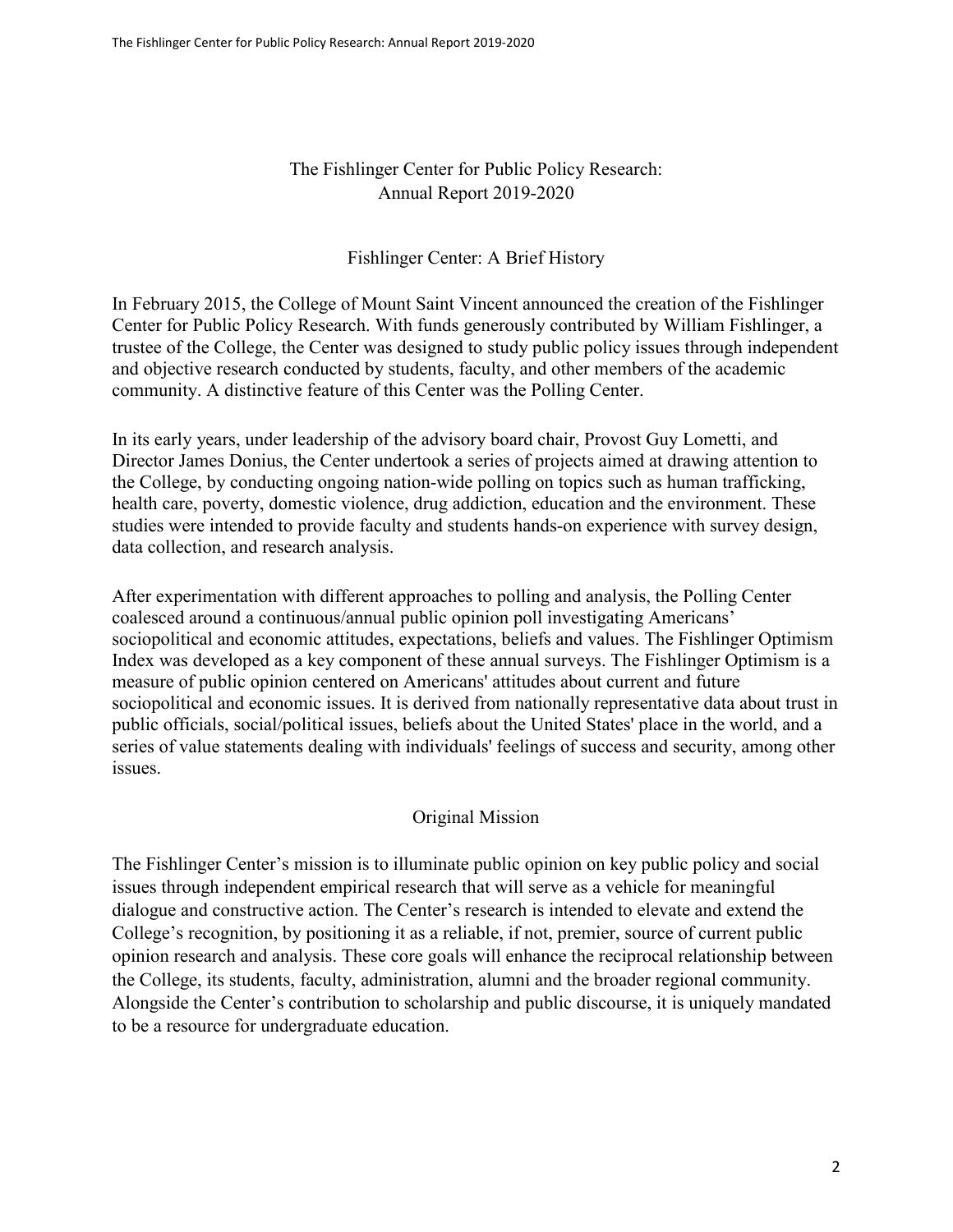### Facilities

<span id="page-3-0"></span>The Center, located in Founders' Hall, is equipped with twenty-six work stations for both internet and telephone data collection. Software packages for analysis and data collection include Decipher and IBM SPSS. In addition, the Center is a member of the IBM academic initiative. This provides the Center with access to IBM's advanced analytic packages for modeling and predictive analytics as well as Watson artificial analysis and machine learning. Facilities also include a conference room designed for qualitative interviewing and focus groups.

#### Board

<span id="page-3-1"></span>The Center's Advisory Board boasts experts from academia, public service, and industry who have worked closely with survey research in its transition from banks of telephones to sophisticated Internet-based technology. Board member William Fishlinger and his wife Joan generously provided the Center's start-up funding.

Matthew Archibald, Ph.D. (Center Director) Assistant Professor of Sociology, College of Mount Saint Vincent

Karen Chaplin, M.Ed. Educator, Community Activist, and Nonprofit Board Member

William J. Fishlinger Founder, Chairman and CEO, Gramercy Risk Holdings LLC

Alexandra Fishlinger-Calame President and Founder, Rack-It-Up

Vincent Fitzgerald, Ph.D. Associate Professor of Communication, College of Mount Saint Vincent

Charles L. Flynn, Jr. President, College of Mount Saint Vincent

Anthony Foleno Senior Vice President for Strategy and Evaluation, Ad Council

Howard Gershowitz Senior Vice President, Mktg., Inc.

Guy Lometti, Ph.D. (Advisory Board Chair) (Retired) Provost and Dean of the Faculty, College of Mount Saint Vincent

Donna A. Lopiano, Ph.D. President, Sports Management Resources

Joseph Russo COO, Omnicom Public Relations

David Schliecker Vice President, Food Network/Cooking Channel Brand Research (Scripps Networks Interactive)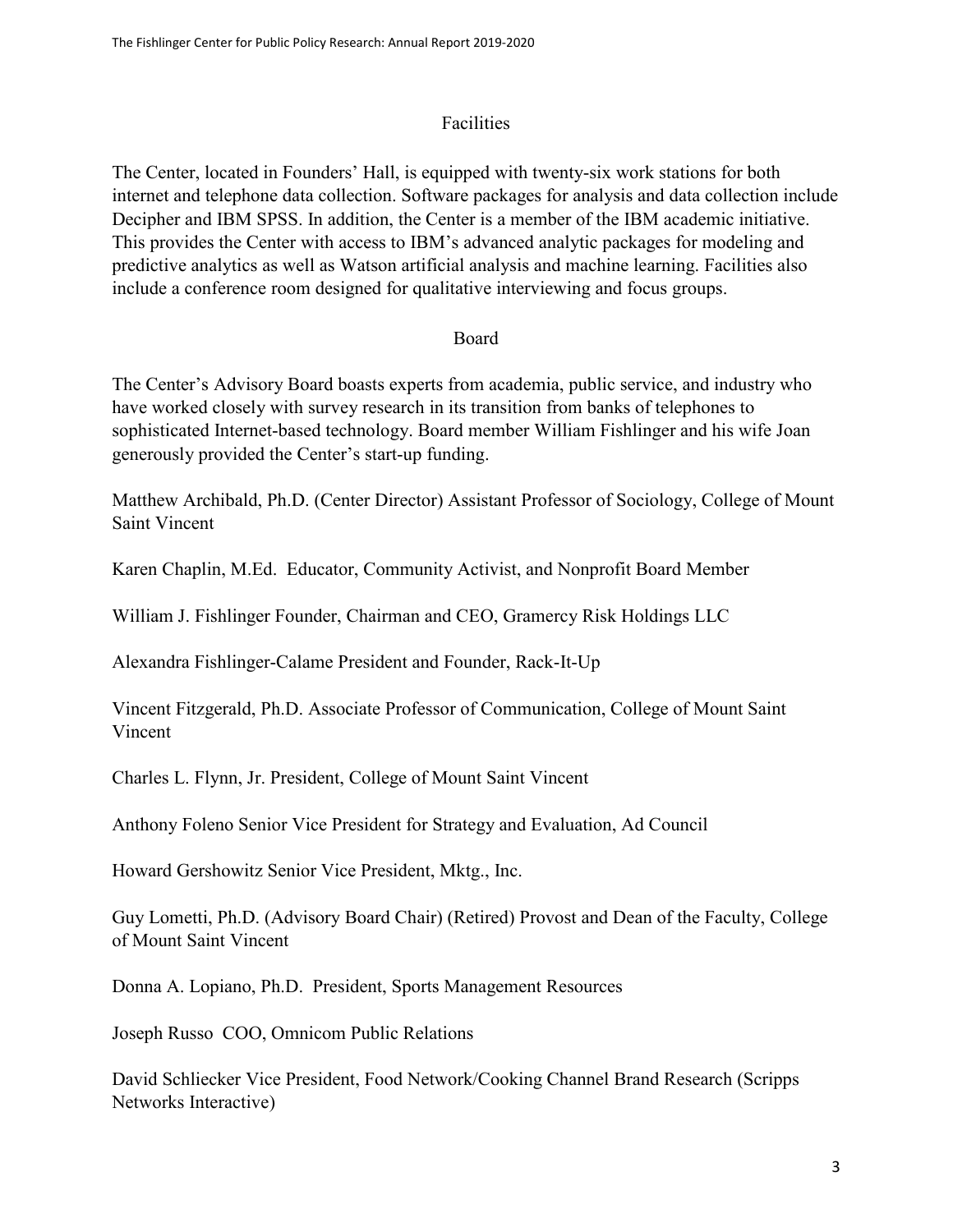### Leadership

# Matthew E. Archibald, Ph.D., Director

<span id="page-4-0"></span>The Director of the Fishlinger Center for Public Policy Research at the College of Mount Saint Vincent, Matthew E. Archibald, Ph.D. holds a faculty appointment as Assistant Professor of Sociology. He brings broad experience to the Fishlinger Center that spans academic, private, and public sectors. Prior academic appointments include Emory University, Bates and Colby Colleges, and Michigan State University. Private and public sector positions include the Massachusetts' Department of Education and the Office of the Commissioner of Probation, as well as, Hornby Zeller Associates and the Public Consulting Group.

Professor Archibald has served in leadership roles on the Colby College Health Committee and as an advisor to the Science, Technology, Society, and Global Studies programs. At Emory University, he helped coordinate the Center for Health, Culture, and Society in the Rollins School of Public Health, as well as its Graduate Fellowship Program. In the sociology department, he served as the director of the undergraduate Certification Program in Social Research and Data Analysis, the co-director of Emory Study Abroad Program, Comparative Health Care Systems, and as the director of the department's graduate seminar.

Professor Archibald's teaching and scholarly work addresses public policy, medical sociology, health, illness and healthcare, and organizations. One strand of his current work focuses on disparities in healthcare. In this area, he and his colleagues and students examine local characteristics of behavioral healthcare networks. Another area of scholarship investigates minority participation in HIV/AIDS vaccine trials.

Professor Archibald received his Ph.D. and M.A. in sociology from the University of Washington, Seattle. He received his B.A. in philosophy from the University of Massachusetts, Amherst.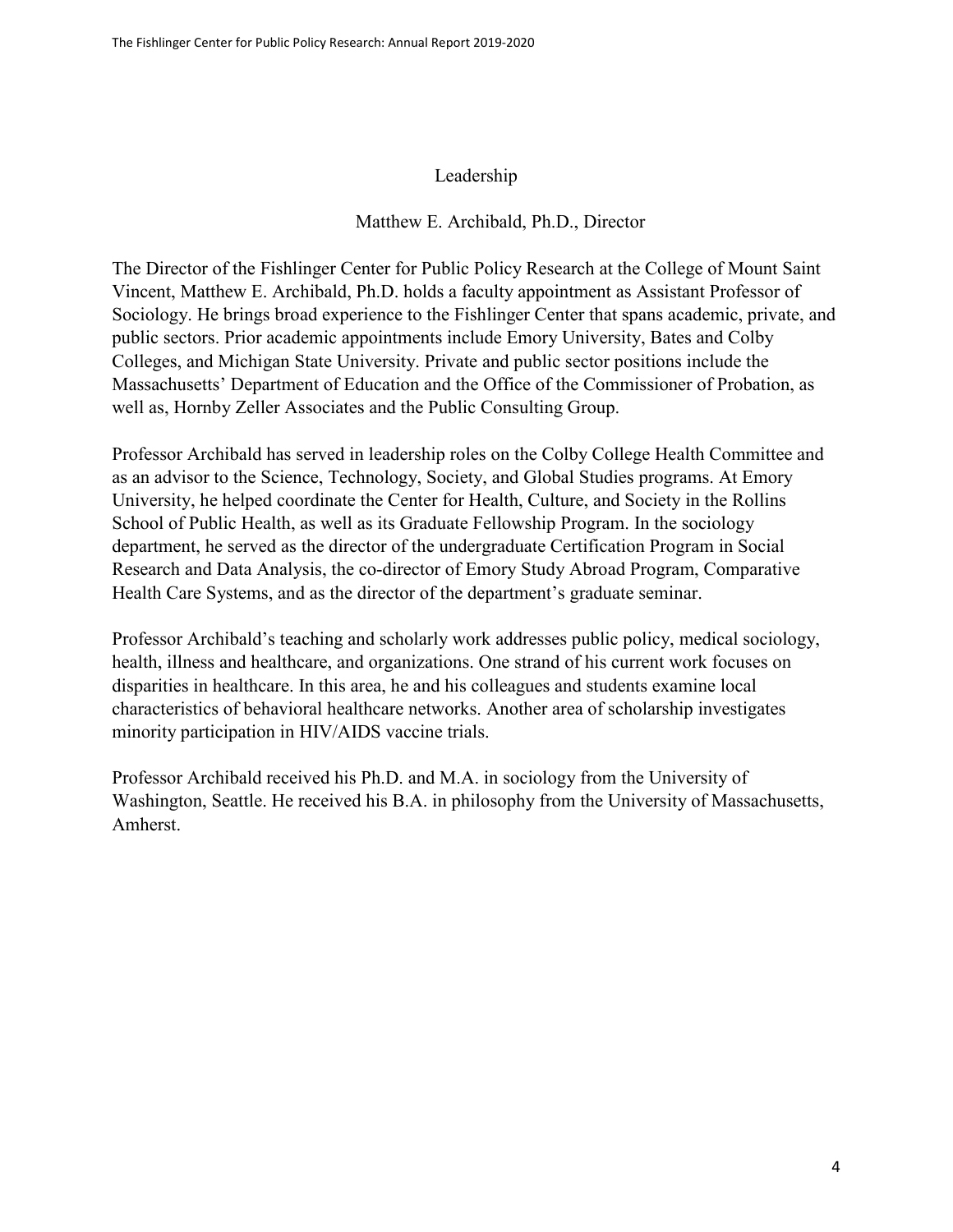### Strategic Plan FYs 2021- 2024

<span id="page-5-0"></span>In 2019-2020, the Center prepared for the next phase in its development. The aim of the next phase is to extend the Center's capacity from polling to conducting policy-relevant social, political and economic research, in the context of undergraduate learning. To facilitate that transition, a strategic plan was designed with the assistance of colleagues and Board. The plan is motivated by the Center's mission to provide a resource for scholarly activities leading to meaningful dialogue and constructive action on salient public policy issues of our times (see Table I below).<sup>[1](#page-5-3)</sup>

### <span id="page-5-1"></span>Vision and Revised Mission

<span id="page-5-2"></span>The Center serves as a vehicle for dialogue and constructive action on salient public policy issues. The Center realizes this aim by conducting policy-relevant research on social, political and economic problems confronting local, national and global communities. It is a resource for faculty, students and other institutions in the design, execution and translation of social science research devoted to public policy decision-making. As a core resource within a liberal arts institution, the Center aims to enhance the pedagogical relationship between the College, its students, faculty, administration, alumni, and the community, broadly construed, with regard to matters of ongoing public concern, such as disparities in health and healthcare, inequality, and the environment. The Center is uniquely tasked to serve as a resource for undergraduate education. The pedagogical function of the Center entails not only cultivating expertise in the rigors of the empirical sciences but a deeper understanding of our common humanity and moral commitments. The Center also provides a mechanism through which existing social science research capabilities of the College can be matched with external funding streams, combining expertise and capacities across disciplines and multiple institutions to address important social, political, and economic problems.

### **Priorities**

The Fishlinger Center conducts research investigating policy-relevant social, political, and economic problems of our time. There are two overarching priority areas to sustain this purpose during the next five years. They are: 1) promote faculty/student/partner scholarship and 2) cultivate external funding streams. Faculty/student/partner relationships include not only facultystudent mentoring along the lines of traditional research teams, but faculty and student affiliation

<span id="page-5-3"></span><sup>&</sup>lt;sup>1</sup> Until 2019 the Center lacked a disciplinary home. The Center is now housed in the sociology department. Having a departmental base will enhance faculty participation, and provide students dedicated resources to pursue a Public Policy major. During this transition year, 2019-2020, faculty and student involvement has increased markedly.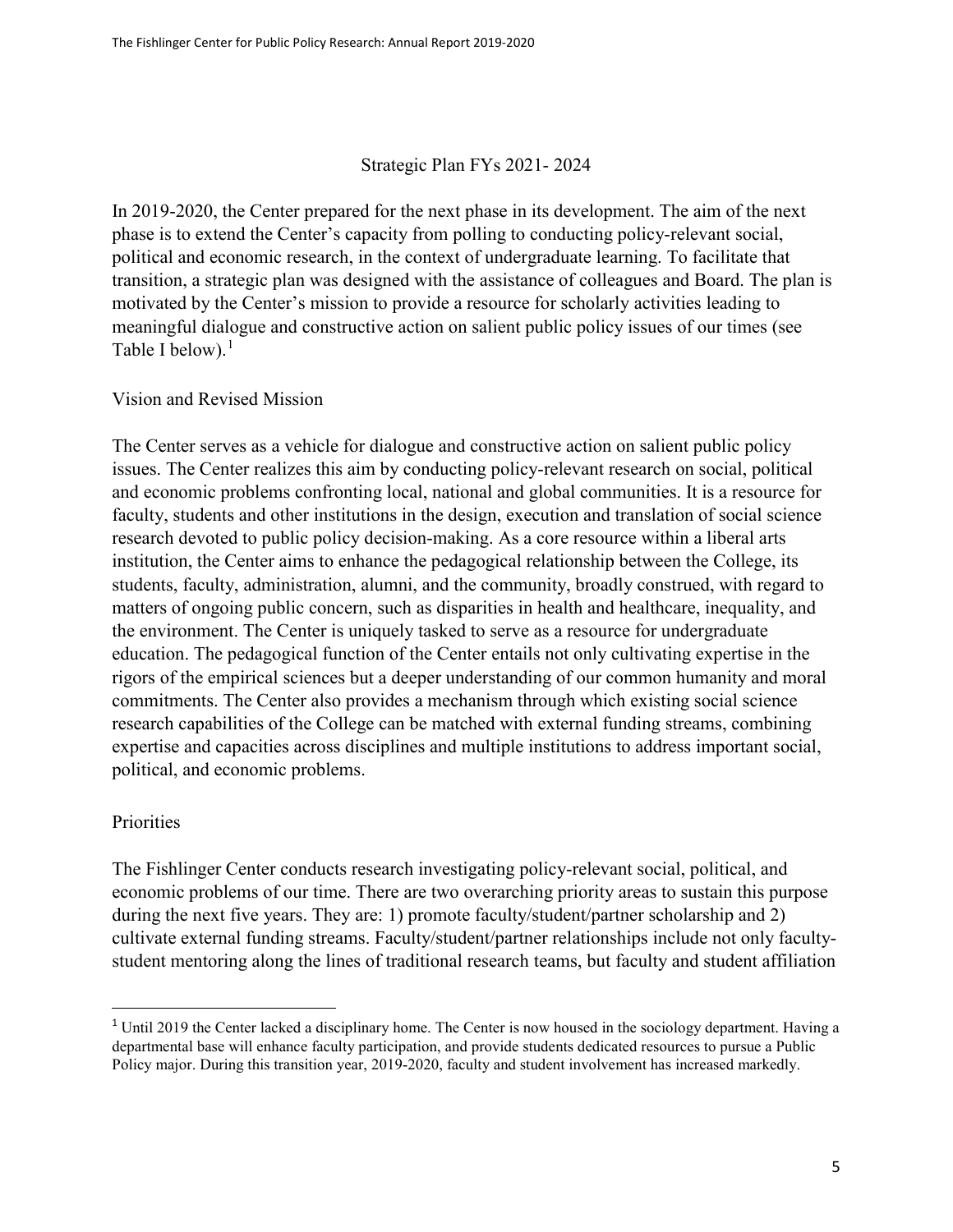with nonprofits, such as the University Neighborhood Housing Project and Up to Us. <sup>[2](#page-6-2)</sup> External funding streams may include small targeted sources such as the American Sociological Associations' Community Action Research Initiative, or as broad as the National Institutes of Health Research Training and Career Development. Center objectives and goals for the next five years will be to promote faculty/student/partner scholarship and develop external funding.

#### <span id="page-6-0"></span>**Objectives**

Broad objectives and goals which will motivate faculty/student/partner scholarship and help develop external funding are outlined in Table I (below).

<span id="page-6-1"></span>Additional Center Position- Director of Undergraduate Research

Given the importance of the pedagogical function of the Center, the director oversees facultystudent internships, work study, research projects and class-related Center resources. However, Professor Omar Nagi has been effectively directing the pedagogical components of the Center, which have been carried over from the Center for Undergraduate Research, begun 10 years ago under Professor Nagi's direction.

The Center would like to formalize this position by including under its purview the title of Director of Undergraduate Research. Because these responsibilities extend into the nonacademic months, the Center recommends that some responsibilities of the position receive funding in the coming years.

<span id="page-6-2"></span> <sup>2</sup> See https://unhp.org/ and https://www.itsuptous.org/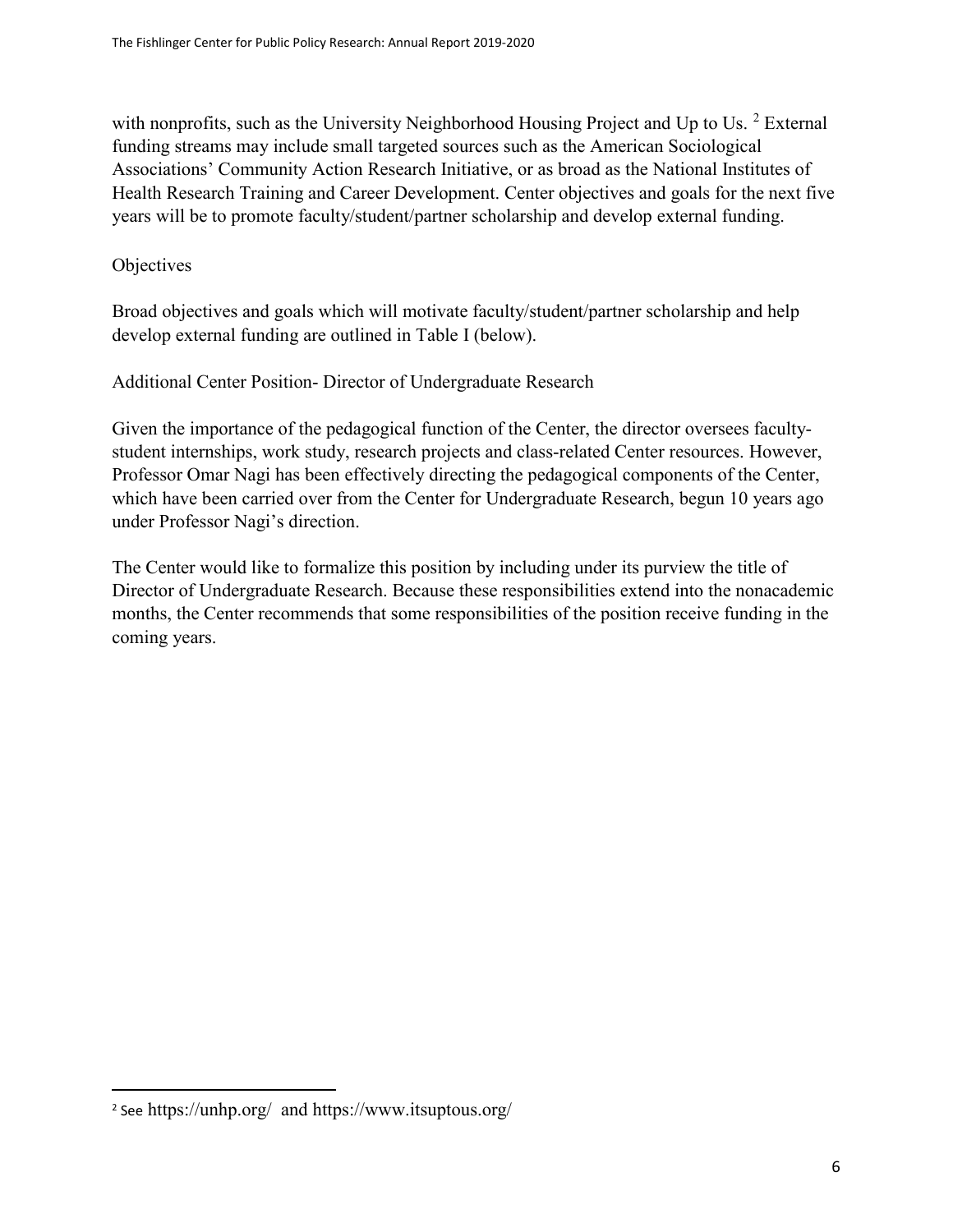<span id="page-7-0"></span>

|         |          |               | $14010$ 1. $2017$ $202$ 1.1.1011(100 and $00$  cotives |                                                |                           |
|---------|----------|---------------|--------------------------------------------------------|------------------------------------------------|---------------------------|
| Year    |          | Priority Area | Objective                                              | Organizing tasks                               | Goal benchmarks           |
| $Yr1$ : | 2019-    | Scholarship/  | Generate faculty and student                           | Interview faculty/ students.                   | Participation in Center   |
| 2020    |          | Pedagogy      | commitment. Develop                                    | Set up Undergraduate                           | and/or URP                |
|         |          |               | research streams.                                      | Research Program.                              |                           |
|         |          |               |                                                        | Consensus for three focal                      |                           |
|         |          |               | Formalize processes for                                | areas: health/healthcare,                      | <b>UG</b> Center          |
|         |          |               | undergraduate research to                              | education, (e.g.,                              |                           |
|         |          |               | contribute to Fishlinger Center                        | undergraduate/ graduate<br>education, research |                           |
|         |          |               | Formalize processes for                                | methodologies) and social/                     | See example student       |
|         |          |               | students to do professional                            | economic inequality (e.g.,                     | climate survey report     |
|         |          |               | data reports.                                          | race/ethnicity, class, labor,<br>immigration)  | excerpt p. 24             |
|         |          |               | Involve approximately 15% of                           |                                                | 60 students * 3           |
|         |          |               | CMSV students in Fishlinger                            |                                                | semesters (spring 2019,   |
|         |          |               | related learning.                                      |                                                | fall 2020, spring 2020)   |
|         |          |               | Establish system for storing                           |                                                | Center data storage on    |
|         |          |               | Fishlinger data at the Center,                         |                                                | <b>CMSV</b> Cloud         |
|         |          |               | rather than relying on external                        |                                                |                           |
|         |          |               | partners for storage.                                  |                                                |                           |
|         |          | Funding       | Identify funding sources                               | Interviews center directors                    | List of funders           |
| Yr2:    | 2020-    | Scholarship/  | Reinforce faculty and student                          | Coordinate faculty/ student                    | Accumulation of papers    |
| 2021    |          | Pedagogy      | commitment through project                             | research papers and                            | and talks thru Center and |
|         |          |               | development.                                           | pedagogy. Update and                           | on URP website            |
|         |          |               |                                                        | implement Undergraduate                        |                           |
|         |          |               | Increase to 25% CMSV                                   | Research Program.                              |                           |
|         |          |               | students in Fishlinger related                         |                                                |                           |
|         |          |               | learning.                                              |                                                |                           |
|         |          |               | Shift polling/survey focus to                          |                                                |                           |
|         |          |               | include three central research                         |                                                |                           |
|         |          |               | streams and related research                           |                                                |                           |
|         |          | Funding       | objectives.                                            |                                                |                           |
|         |          |               | Identify/rank likeliest grant                          | Begin application process                      | Submit application(s)     |
|         |          |               | sources as well as long term                           |                                                |                           |
|         |          |               | funding grants and partners <sup>3</sup>               |                                                |                           |
| Yr3:    | $2021 -$ | Scholarship/  | Identify faculty and student                           | Work with faculty/ students                    | Accumulation of papers    |
| 2022    |          | Pedagogy      | leadership, as well as                                 | on research papers and                         | and talks thru Center and |
|         |          |               | collaborators at other                                 | pedagogy aimed at higher                       | on URP website            |
|         |          |               | institutions for funding                               | profile dissemination.                         |                           |
|         |          |               | development.                                           | Integrate other data sources                   |                           |
|         |          |               |                                                        | into Center.                                   |                           |

l

<span id="page-7-1"></span><sup>&</sup>lt;sup>3</sup> See Appendix A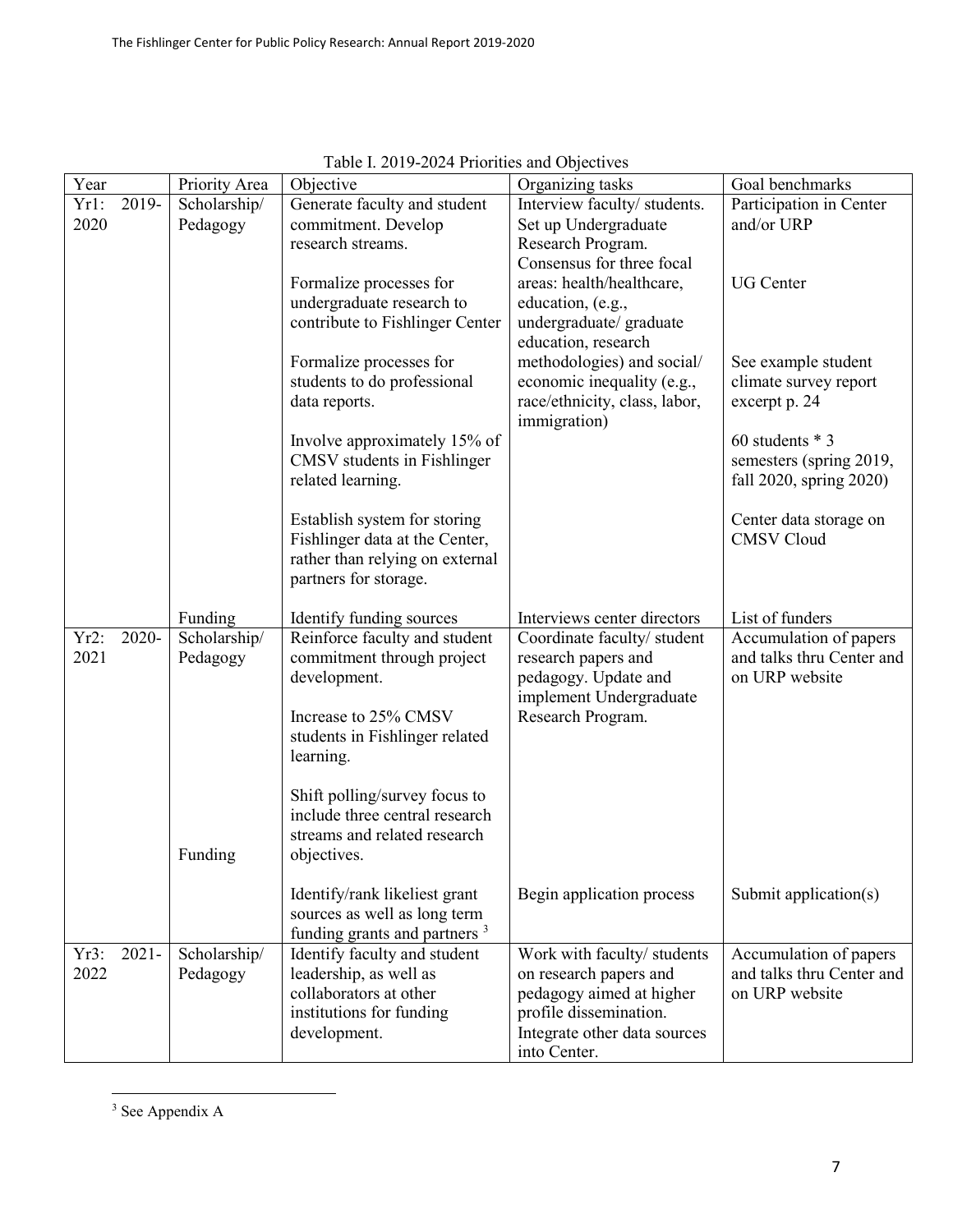|                 |          |                          | Complete 3 year pipeline<br>development of student<br>training and participation for<br>student roles in Center<br>operations. | Begin long term application<br>process                                                                                                                      |                                                                       |
|-----------------|----------|--------------------------|--------------------------------------------------------------------------------------------------------------------------------|-------------------------------------------------------------------------------------------------------------------------------------------------------------|-----------------------------------------------------------------------|
|                 |          | Funding                  | Collaborate on long term<br>funding                                                                                            |                                                                                                                                                             | Submit application $(s)$                                              |
| Yr4:<br>2023    | $2022 -$ | Scholarship/<br>Pedagogy | Promote faculty-student-<br>partner scholarship.                                                                               | Work with faculty/ students<br>on research papers and<br>pedagogy aimed at higher<br>profile dissemination.<br>Integrate other data sources<br>into Center. | Accumulation of papers<br>and talks thru Center and<br>on URP website |
|                 |          | Funding                  | Re-apply/new partners or<br>begin tasks linked to funding                                                                      | Initiate funding stream                                                                                                                                     | Successful application or<br>re-apply                                 |
| $Yr5$ :<br>2024 | $2023 -$ | Scholarship/<br>Pedagogy | Continue to promote faculty-<br>student-partner scholarship.                                                                   | Organize 2025 conference. <sup>4</sup>                                                                                                                      | Edited volume and<br>conference papers.                               |
|                 |          |                          | Develop next 5-year plan<br>2024-2029.                                                                                         | Review grant and continued<br>funding                                                                                                                       |                                                                       |
|                 |          | Funding                  | Begin tasks linked to funding                                                                                                  | Initiate funding stream                                                                                                                                     | Successful application                                                |

2019-2020 Program Activities: Overview

<span id="page-8-0"></span>During the 2019-2020 fiscal year, the Center transitioned into its second phase with the retirement of its director, James Donius, and the recruitment of a new director (see *The Fishlinger Center for Public Policy Research: The First Five Years; May 2019*).

As the outgoing director noted in an email to this *First Five Years* report, expectations for the next phase of the Center "should probably involve a return in focus to issues in line with the Center's mission of illumination, meaningful dialogue and constructive action," which had been largely overshadowed by unanticipated shifts in the national political agenda.

He continued: To meet those expectations, the Center will need to shift its reliance on polling as a data gathering mechanism, to more intensive survey research, through both original data collection practices, which the Center has already established, as well as through other primary and secondary sources of data underlying faculty and student scholarship. As the table, Priorities and Objectives (above) indicates, there are a number of ways to do so.

l

<span id="page-8-1"></span><sup>4</sup> See Appendix A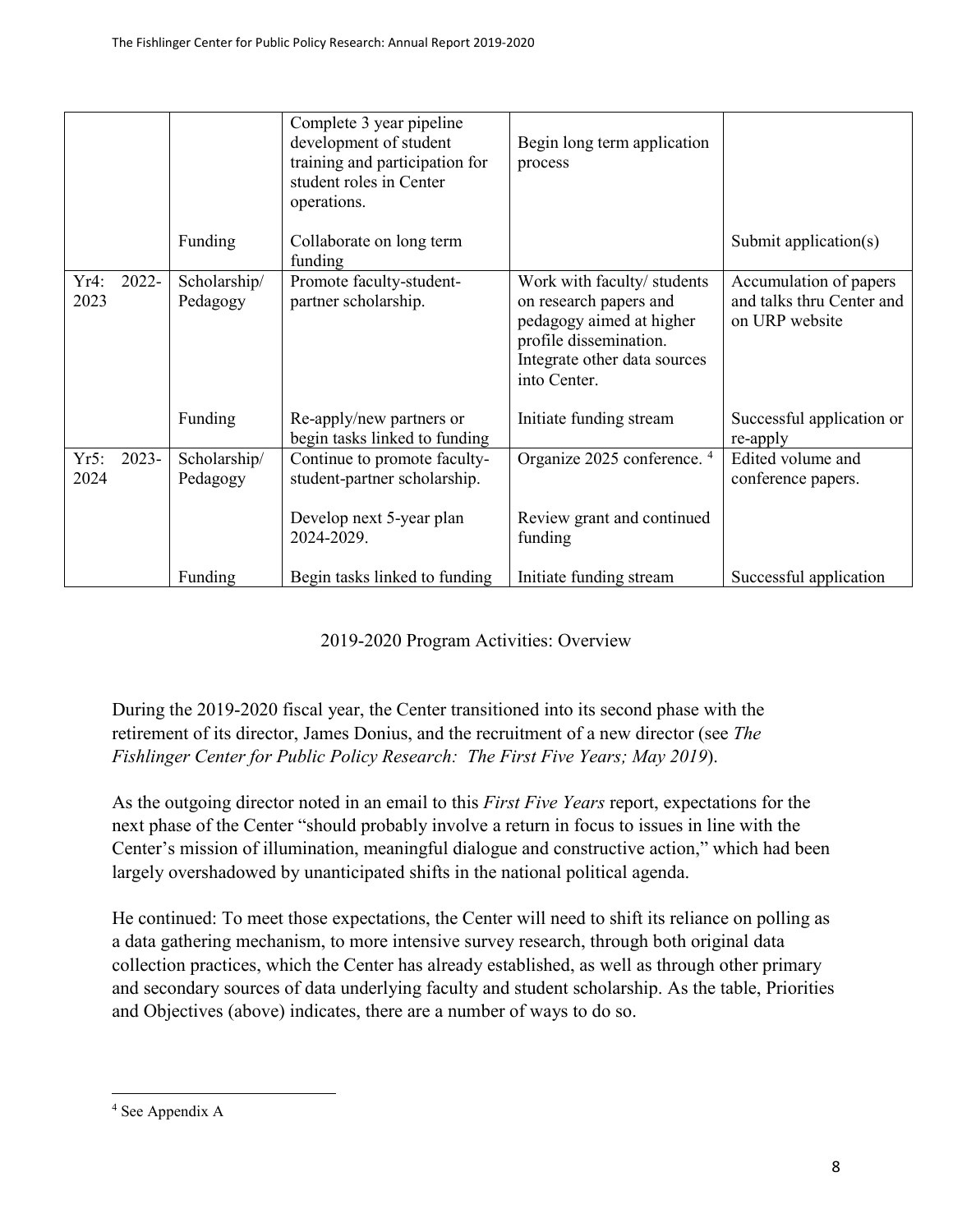However, the primary focus for the five years beginning 2019, will be to establish the scholastic and pedagogical credentials of the Center, and to use those as leverage to apply for external funding from sources such as the National Institutes of Health, the Robert Wood Johnson Foundation, The (federal) Department of Education and others.

During the transition year, 2019-2020 a number of faculty- and student- led activities have moved the Center towards these overarching aims. Generally, activities involved: 1) Gathering and analyzing data from annual sample of U.S. sociopolitical and economic beliefs and attitudes to close-out the polling function of the Center (see below for excerpts from reports); 2) Securing commitment from faculty to work with Fishlinger (see e.g., screenshot of UG/URP advisory board); 3) Establishing website and funding for URP.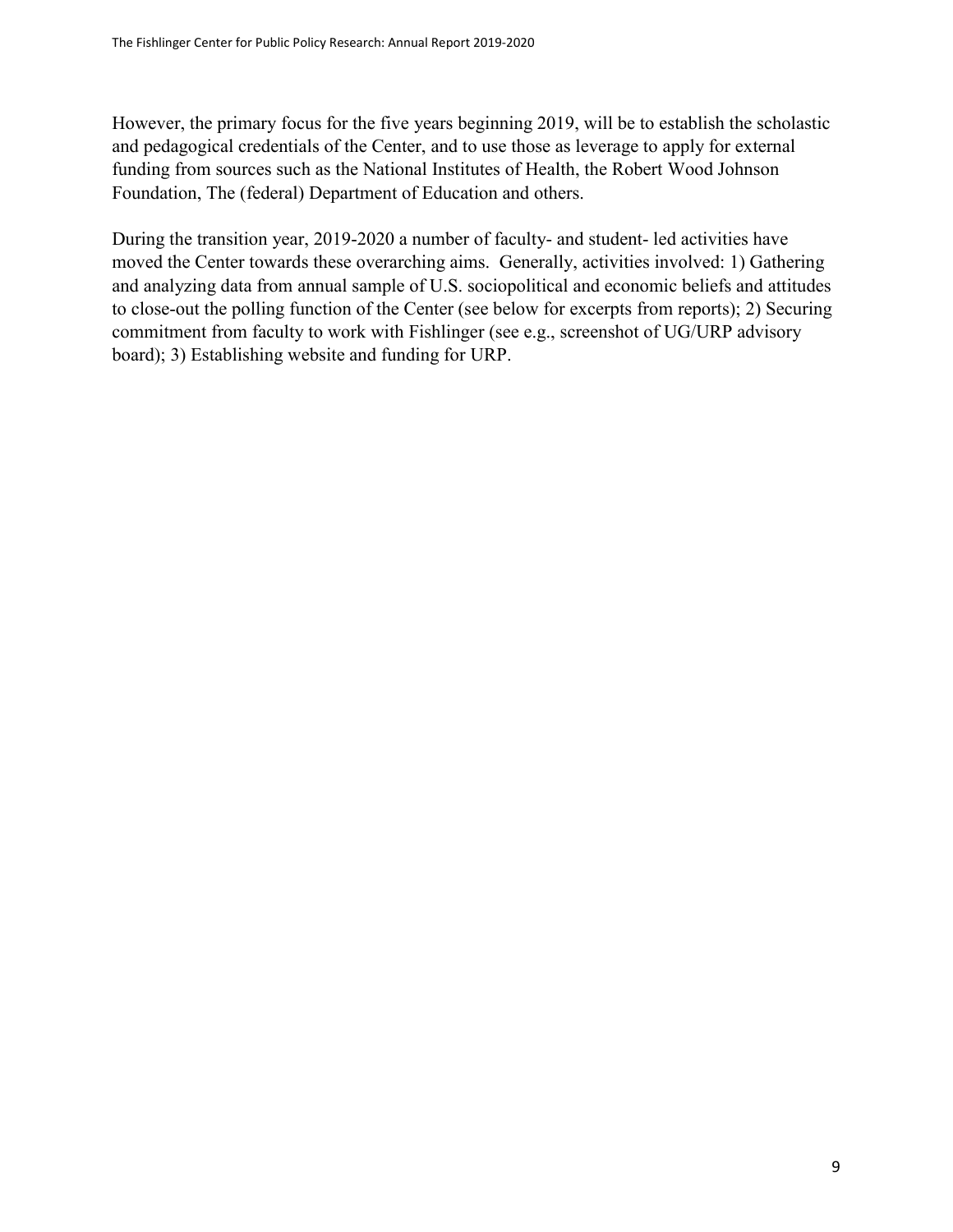### Table II. 2019-2020 Budget Allocations

<span id="page-10-0"></span>

|       |                                            |                                  |                        |                                              |                                   | FY21 vs FY20 Approved Budget |               |                            |
|-------|--------------------------------------------|----------------------------------|------------------------|----------------------------------------------|-----------------------------------|------------------------------|---------------|----------------------------|
| Acct  | <b>Account Description</b>                 | <b>FY18</b><br>Actual<br>Expense | FY19 Actual<br>Expense | <b>YTD</b><br>12/19/19<br>Invoices<br>Posted | <b>FY20</b><br>Approved<br>Budget | FY21 Proposed<br>Budget      | Inc (Dec) $\$ | Inc (Dec)<br>$\frac{0}{0}$ |
| 7021  | Photocopying                               | 330.25                           | 114.2                  | 1.5                                          | $\overline{\phantom{a}}$          |                              |               |                            |
| 7201  | Conference Expenses                        | 1,252.95                         | 2,419.81               | $-80$                                        |                                   |                              |               |                            |
| 7228  | Prof Develop - Academic<br>Admin/Staff     | 57.78                            |                        |                                              |                                   |                              |               |                            |
| 7281  | Memberships                                | 198                              |                        |                                              |                                   |                              |               |                            |
| 7309  | Supplies                                   |                                  |                        |                                              | 1,800.00                          |                              | $-1,800.00$   | $-100.00\%$                |
| 7319  | Miscellaneous Expense                      | 73.23                            |                        |                                              |                                   |                              |               |                            |
| 7329  | Food Expenses                              | 1,148.29                         | 261.32                 |                                              |                                   |                              |               |                            |
| 7333  | <b>Business Travel</b>                     | 224.14                           | 358.5                  | $-23$                                        |                                   |                              |               |                            |
| 7373  | Recruitment - Students                     |                                  | 60.24                  |                                              |                                   |                              |               |                            |
| 7412  | <b>Fishlinger Center Advisory</b><br>Board |                                  |                        |                                              | 1,000.00                          |                              | $-1,000.00$   | $-100.00\%$                |
| 7413  | Develop and Field Surveys                  | 20,307.50                        | 26,060.00              | 24,340.00                                    | 28,000.00                         |                              | $-28,000.00$  | $-100.00\%$                |
| 7414  | Training                                   | 2,500.00                         |                        |                                              | 2,000.00                          |                              | $-2,000.00$   | $-100.00\%$                |
| 7415  | Sample                                     |                                  |                        | 14,060.00                                    | 11,000.00                         |                              | $-11,000.00$  | $-100.00\%$                |
| 7492  | <b>Contracted Services</b>                 | 23,315.00                        | 2,331.00               | 100                                          | 10,000.00                         |                              | $-10,000.00$  | $-100.00\%$                |
| 7562  | Telephone                                  | 960                              | 200                    |                                              | 1,000.00                          |                              | $-1,000.00$   | $-100.00\%$                |
| Total |                                            | 50,367.14                        | 31,805.07              | 38,398.50                                    | 54,800.00                         |                              | $-54,800.00$  | $-100.00\%$                |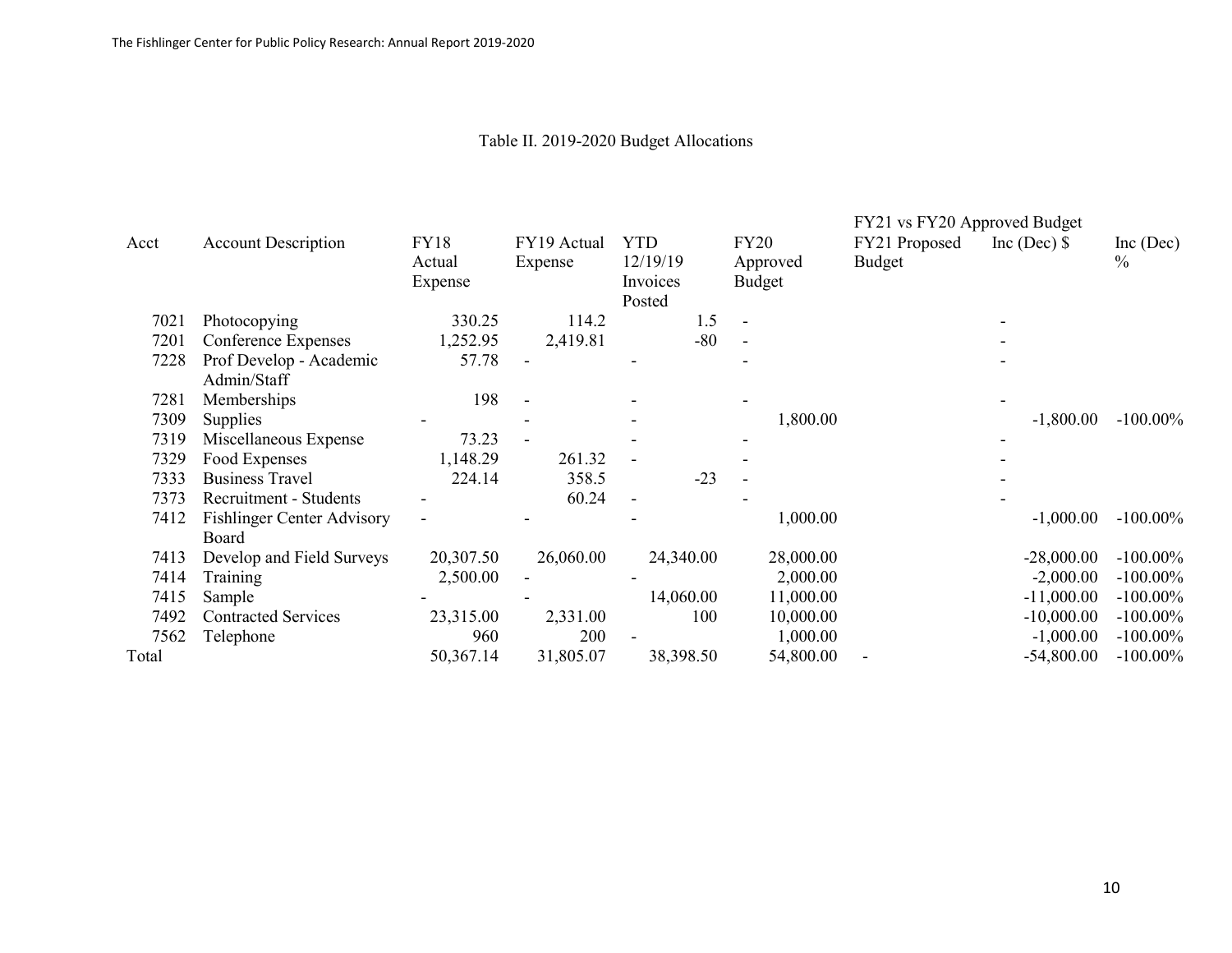### <span id="page-11-0"></span>Fishlinger Center of Public Policy as a Center for Student Instruction

In relocating the Fishlinger Center and public policy major to sociology, the immediate aim was to involve students more heavily in Fishlinger operations and research, as well as securing a forum for utilizing Fishlinger data as a learning tool in classes.

Initiatives included;

- Use of Fishlinger Center data in classroom settings.
- Training students to assume professional support roles needed for Center operations, including organizing and analyzing data, preparing reports for online publication, etc.
- Inviting student researchers to affiliate with Fishlinger, and develop project work with the assistance of Fishlinger Center faculty advisors. This capitalizes on a current strength of the college, that had been largely disconnected from the Fishlinger Center.
- Utilizing the Fishlinger Center as an anchor for a more robust and focused Public Policy major.

Integration of Fishlinger Data into Coursework

Several courses were offered this past year that were explicitly built around utilization of Fishlinger data as a learning tool, as well as having the goal of training students to take larger professional roles in Fishlinger in subsequent semesters. These courses reached about fifteen percent of the UG student population, and began to raise the profile of the Center within the college community.

In the course of completing requirements for classes, students began to construct simple data reports from Fishlinger data, including qualitative coding reports, as well as write-ups of quantitative data. The culmination of these efforts came during the final week of the academic year, and we are finalizing edits and formatting for online posting of student reports.

These efforts provided students with both practical and conceptual training, as well as opportunities for credentialing (through internal publications for students who performed particularly well on these assignments). In this way, the Fishlinger Center and its association with the public policy major is in the beginning stages of realizing its purpose as a Signature Program of CMSV. The commitment made by the college to the Center will yield increasing returns in student learning. It also incentivizes learning by awarding scholarly distinction to topperforming students. Increasingly, Fishlinger Center will be a valuable recruiting tool for students interested in undergraduate achievements that go beyond class work.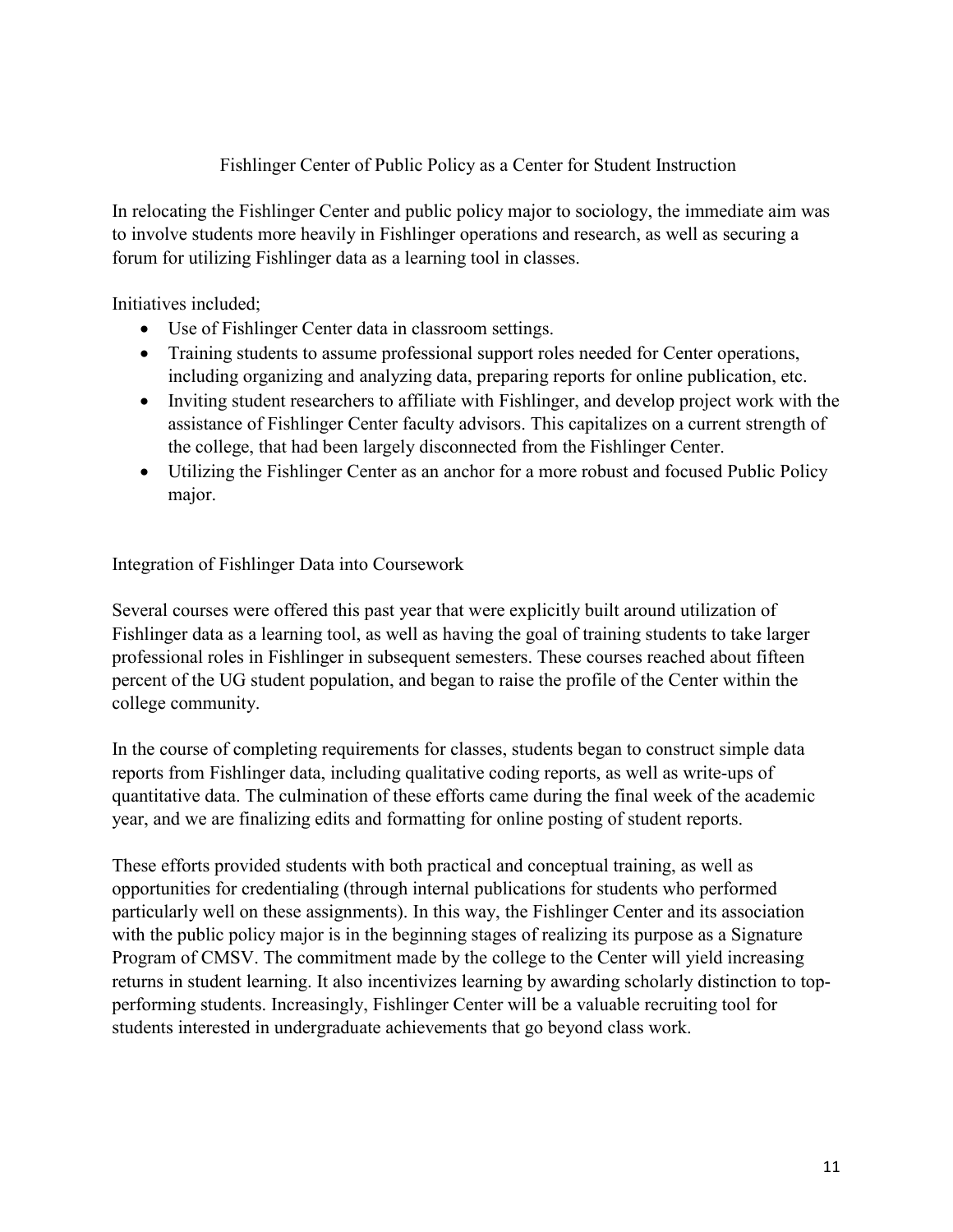Undergraduate Research Center (UG) and Undergraduate Research Program (URP)

#### <span id="page-12-0"></span>Student Oriented Research Center Proposal

During 2019-2020, the Center began discussion across the campus with students, their faculty mentors and other interested individuals who might volunteer to build an effective studentoriented research center attached to the Fishlinger Center. Known among students as the Undergraduate Research Center (or UG) and in this document referred to as the Undergraduate Research Program (URP), the UG will mentor emerging student researchers by building a website published student/ faculty scholarship.

As students envisioned it, the UG would help students gain much more than a knowledge about social and public policy; they would participate in the formulation of independent research and in data analysis, immersing themselves in some of the most complex and controversial problems facing the nation and the world today. By providing a forum for discourse that can stimulate intelligent dialogue about issues that deeply affect all Americans, the UG illustrates and enhances the relationship between students in the College and the common good.

The standards for UG research are defined by the Director of the Fishlinger Center in consultation with allied professors in each discipline of the student topic of research. From the early grassroot stage, the center will work to create an alliance with the graduating class to publish and modify their research thesis. Funding for the implementation of the project will be supported by the UP to Us student network. Five of CMSV students were awarded an honor by Up to Us in Spring 2020 (see below).

| N <sub>o</sub>              | Targeted Objective                  | Organizing               | Date             | Goal                 |
|-----------------------------|-------------------------------------|--------------------------|------------------|----------------------|
|                             | Work with the IT Department to      | Fishlinger Center, Class | October 1 to be  | Met                  |
|                             | develop a Fishlinger Center Student | of 2022 and Sociology    | completed before |                      |
|                             | Research Website.                   | Department               | October 23       |                      |
| $\mathcal{D}_{\mathcal{L}}$ | Organize a Faculty Dialogue with    | Sociology Department,    | October 16       | Met                  |
|                             | Chairs and Professors at the        | Fishlinger Center, Class |                  |                      |
|                             | college.                            | of $2022$                |                  |                      |
| $\mathbf{3}$                | Speak to the Student Government     | Fishlinger Center and    | October 2, 2019  | Met                  |
|                             | meeting about the Launching         | Sociology Department,    |                  |                      |
|                             | ceremony and Center objectives      | <b>Class 2022</b>        |                  |                      |
|                             |                                     |                          |                  |                      |
| $\overline{4}$              | Launch Ceremony.                    | Same                     | October 23       | Completed            |
|                             |                                     |                          |                  |                      |
|                             | Sponsorship                         | UP to US                 |                  | Awarded <sup>5</sup> |

Table III. September 2019: Plan and Timeline.

<span id="page-12-1"></span> <sup>5</sup> The College of Mount Saint Vincent was awarded a Top 5 Campaign In recognition of outstanding achievement: Wantoe T. Wantoe Gesselle Sanchez Emily Perez-Garcia Brendjeen Pierre Chadwyck Watt. Presented by the Up to Us partner organizations: Clinton Global Initiative University, Net Impact, and Peter G. Peterson Foundation May 15, 2020.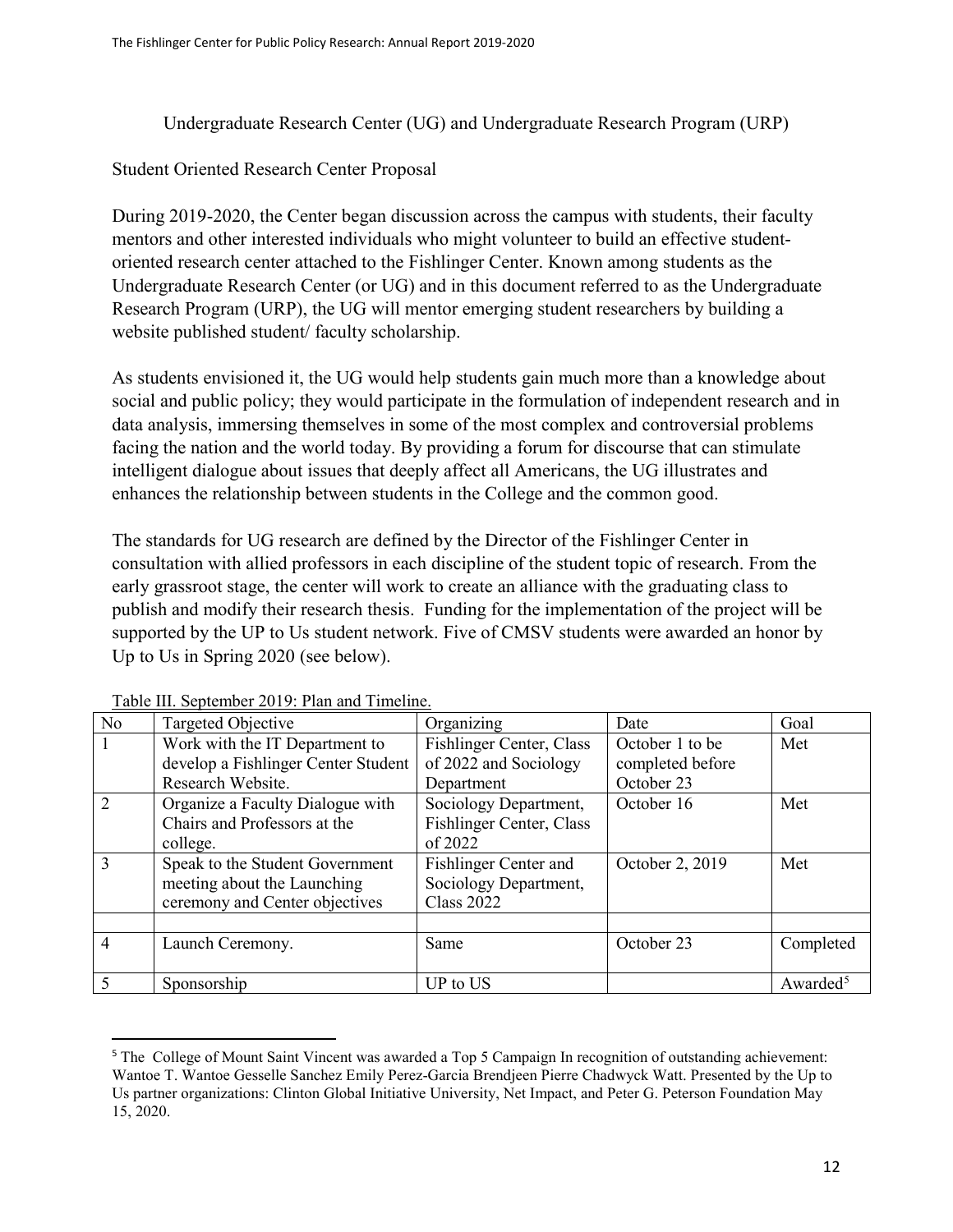# Undergraduate Research Program Webpage

<span id="page-13-0"></span>The following screenshot of the UG/URP website links undergraduate/ faculty research with the Fishlinger Center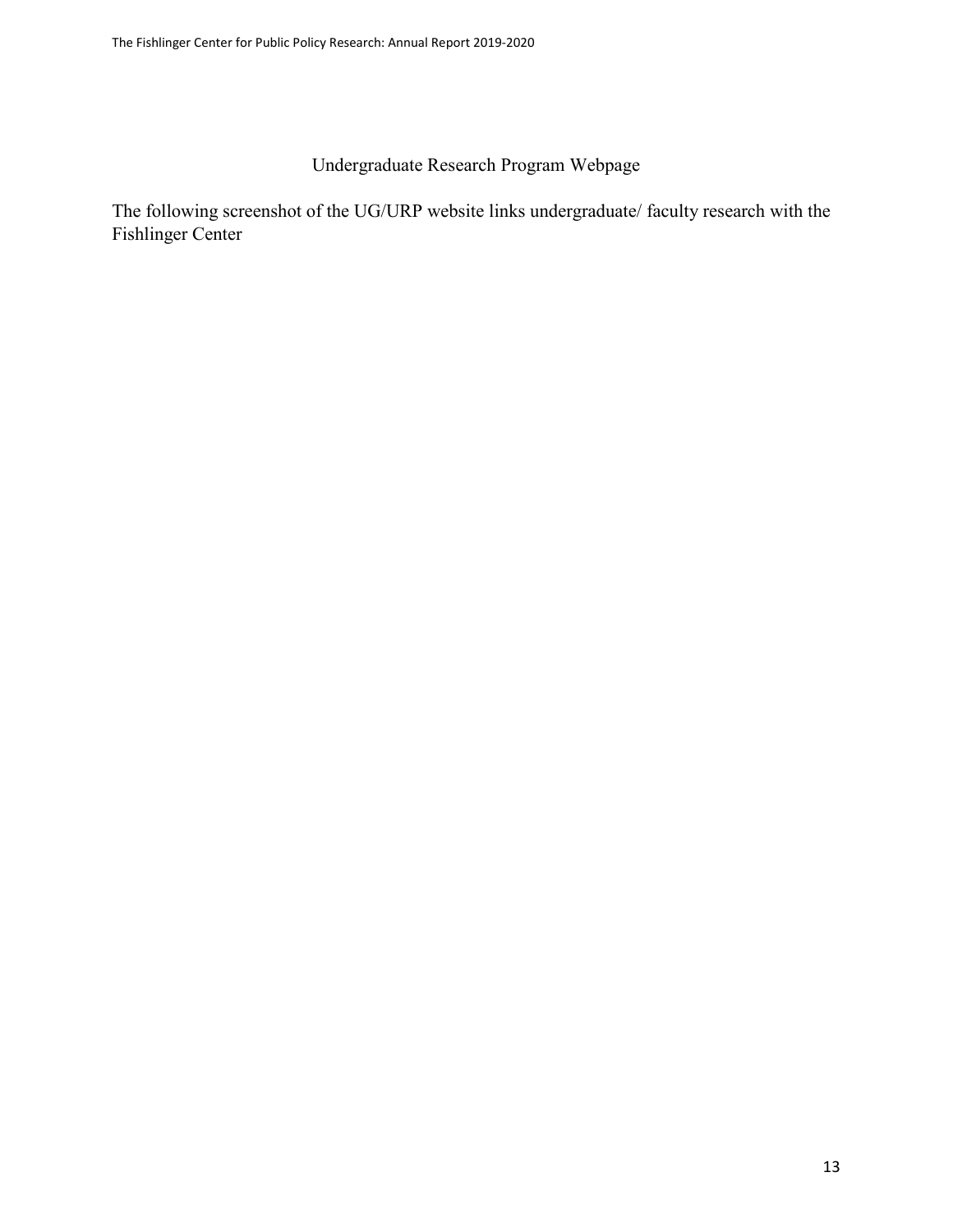# Wave Hill Collaboration

<span id="page-14-0"></span>The school at Wave Hill has been working with the sociology department for the past few years. This year, the Fishlinger Center and Wave Hill met to discuss resources the Center can provide. The points below summarize our conversation.

- Wave Hill would like to add new questions to the Center's poll about environmental, ecological, and public space issues.
- We will collaborate to provide robust internship and further research opportunities for CMSV students working with Wave Hill and other partners
- The Fishlinger team will teach Wave Hill interns sessions focused on statistics, data literacy and data visualization
- Wave Hill will have someone from the CMSV Sociology department mentor high school students on a research project focused on parks. Wave Hill pays \$4100 for approx. 85 hours of time
- Longer term- collaborating to have local high school students take GIS courses at **CMSV**
- Looping in partnership person who works with education department.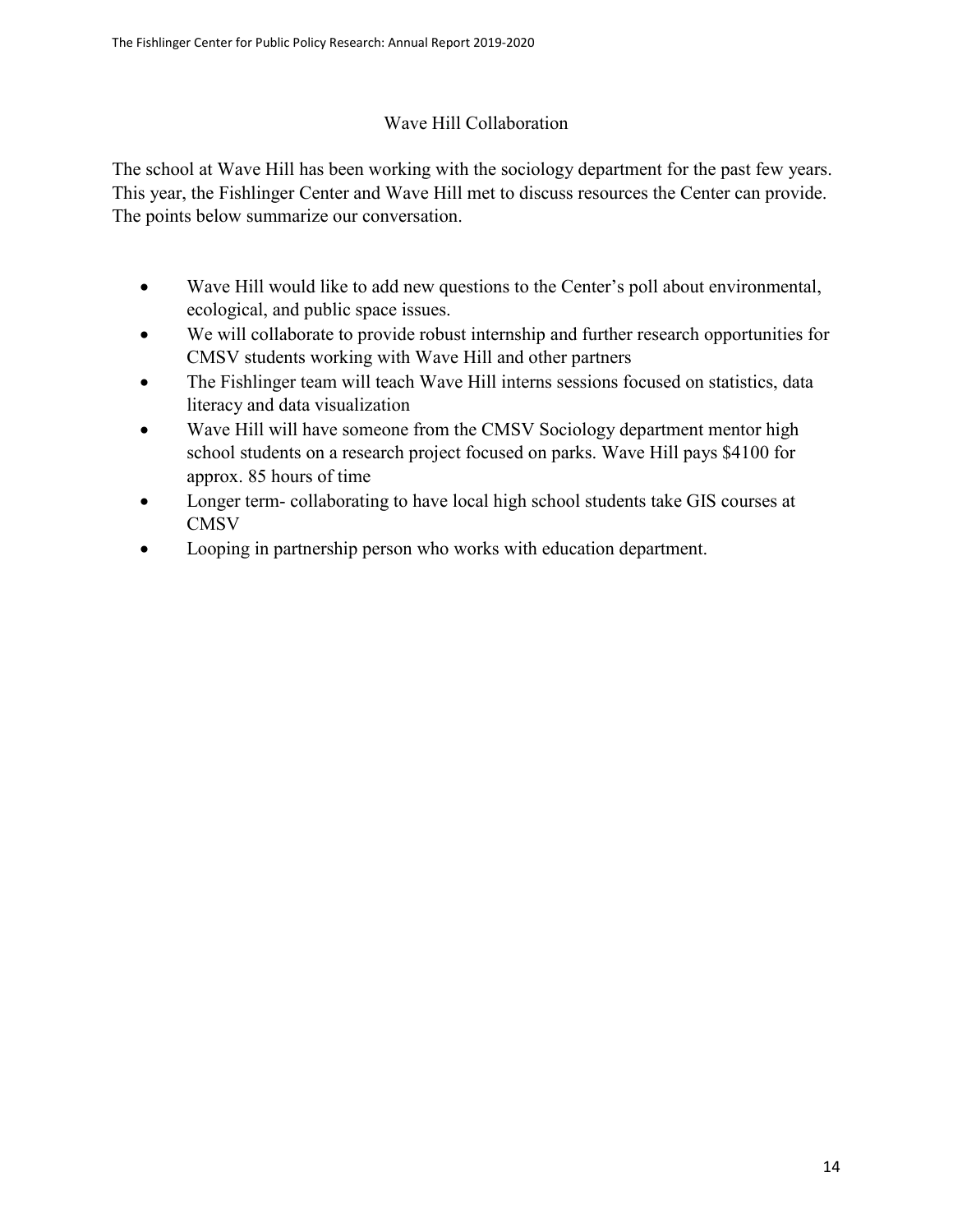<span id="page-15-0"></span>Fishlinger Center Public Sentiment Brief Report: Optimism Index and Scales (excerpt)



Fishlinger Public Sentiment Brief Report Optimism Index and Subscales: January- April 2020

### Introduction and Discussion

This is the second brief study examining Fishlinger Public Sentiment Data. In this study we analyze the Optimism Index and its subscales for the months January through April 2020. We compare these data to the years 2017-2019.

The data take two forms. First, we look at the percentage of survey respondents who were optimistic about: federal policy, national leadership, social progress, personal values and world views. Second, using an algorithm based on the Pilot project, 2016, we calculate subscale scores for each of these areas.

While the percentages over time remain relatively stable (e.g., optimism about federal policy hovers around 30% except in the inflated pilot year), the scores themselves vary greatly. The reason subscale scores vary greatly over time is that they are calculated relative to the Pilot data which tended to be slightly inflated.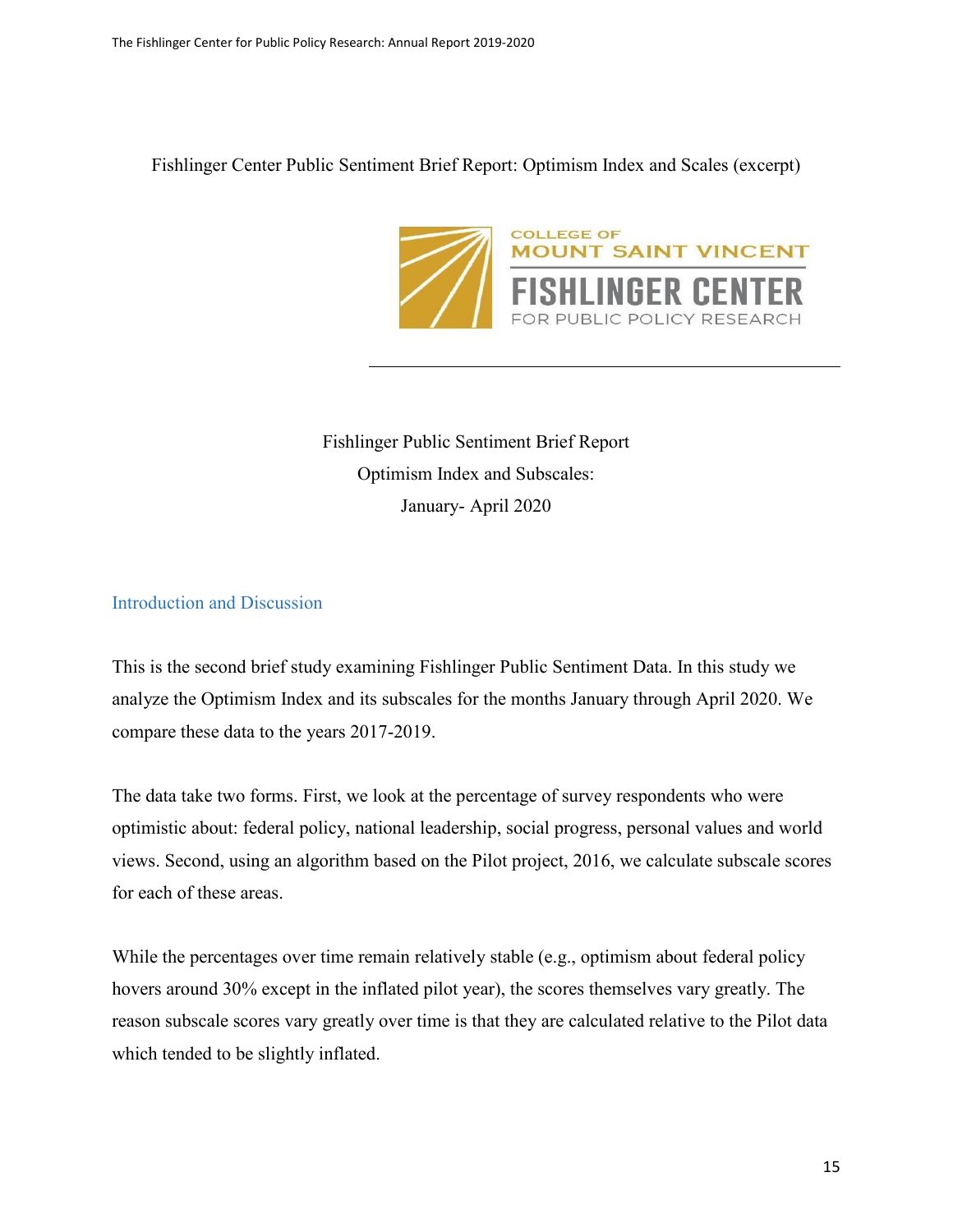Table 1 presents the Fishlinger Optimism Index and its component dimensions. The Index ranks respondents' optimism with respect to federal policy, national leadership, social progress, personal values and world view. Percentages of those responding favorably are presented in the initial column for each year, followed by respondent Index scores. The numbers reported for each subscale are based on a possible score of 60, while the overall Index itself is arrayed between 1 and 75.

|                     | Pilot   |       | 2017    |       | 2018    |       | 2019    |       |
|---------------------|---------|-------|---------|-------|---------|-------|---------|-------|
|                     | 2016    |       |         |       |         |       |         |       |
| Subscale            | Percent | Score | Percent | Score | Percent | Score | Percent | Score |
| Federal policy      | 34.0%   | $NA*$ | 27.1%   | 44    | 26.7%   | 53    | 28.4%   | 36    |
| National Leadership | 32.3    |       | 25.8    | 69    | 24.2    | 63    | 26.0    | 61    |
| Social progress     | 41.8    |       | 33.6    | 19    | 32.6    | 20    | 33.1    | 20    |
| Personal values     | 45.1    |       | 42.7    | 47    | 41.1    | 39    | 40.9    | 68    |
| Worldview           | 53.3    |       | 33.2    | 61    | 34.5    | 41    | 35.5    | 39    |
|                     |         |       |         |       |         |       |         |       |
| Index score         |         |       |         | 59    |         | 57    |         | 53    |
| $N =$               | 490     |       | 2528    |       | 2401    |       | 1800    |       |

Table 1. Fishlinger Optimism Index

\*Index scores based on 2016 percentages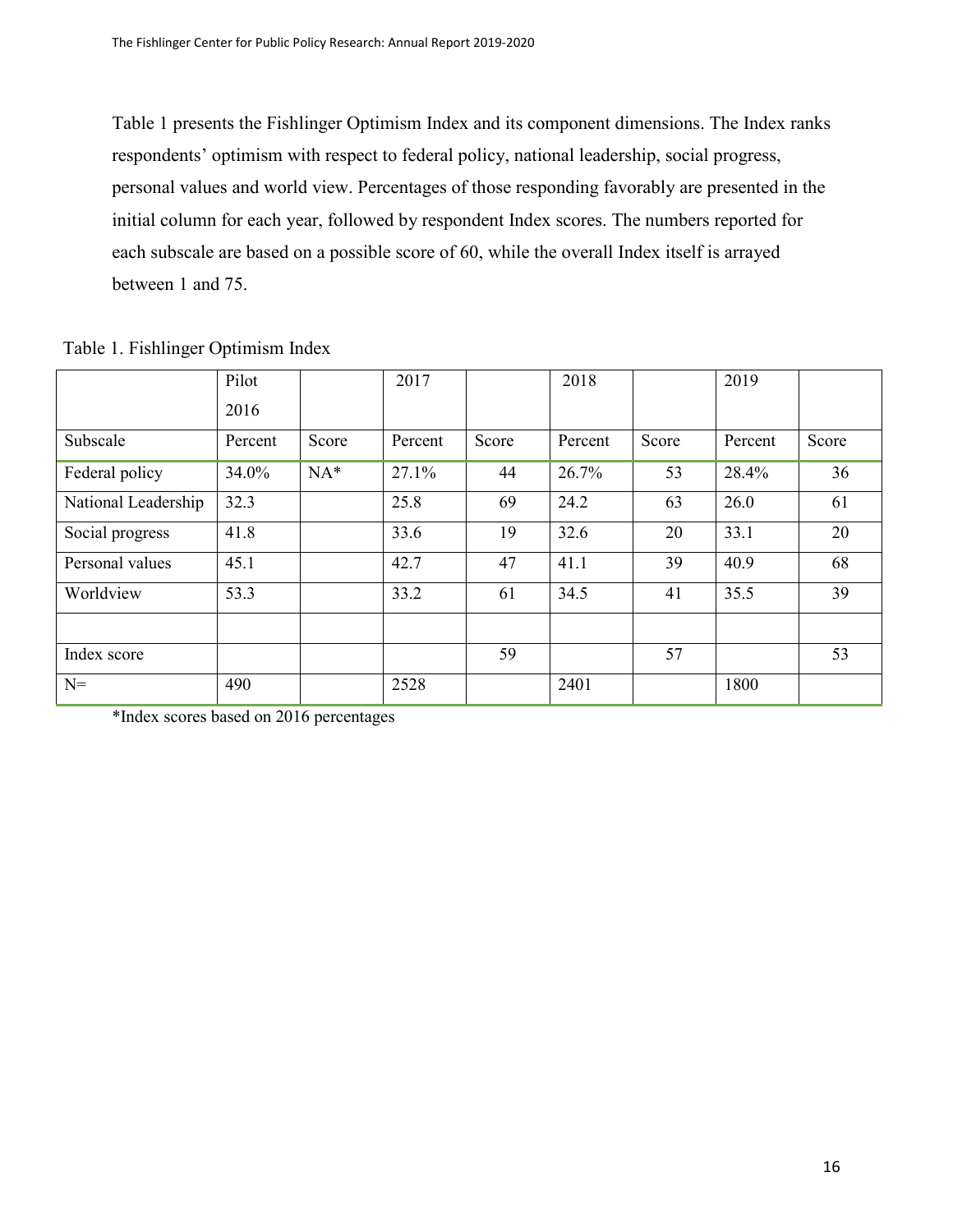Table 2 presents the Fishlinger Optimism Index and its component dimensions for the months January through April 2020. Compared with the earlier years, the percentages are stable. The scores themselves vary, given that they are derived from weights relative to the Pilot data.

|                     | January |       | February |       | March   |       | April   |       |
|---------------------|---------|-------|----------|-------|---------|-------|---------|-------|
| Subscale            | Percent | Score | Percent  | Score | Percent | Score | Percent | Score |
| Federal policy      | 30.9%   | 44    | 32.7%    | 54    | 30.4%   | 47    | 29.5%   | 64    |
| National Leadership | 28.8    | 90    | 26.4     | 52    | 28.7    | 92    | 28.0    | 52    |
| Social progress     | 34.1    | 36    | 34.3     | 65    | 33.6    | 5     | 32.0    | 5     |
| Personal values     | 42.3    | 37    | 41.0     | 46    | 41.6    | 81    | 40.4    | 52    |
| Worldview           | 37.3    | 84    | 36.1     | 21    | 35.4    | 60    | 36.3    | 51    |
|                     |         |       |          |       |         |       |         |       |
| Index score         |         | 69    |          | 62    |         | 68    |         | 60    |
| $N =$               | 199     |       | 194      |       | 202     |       | 202     |       |

Table 2. Fishlinger Optimism Index 2020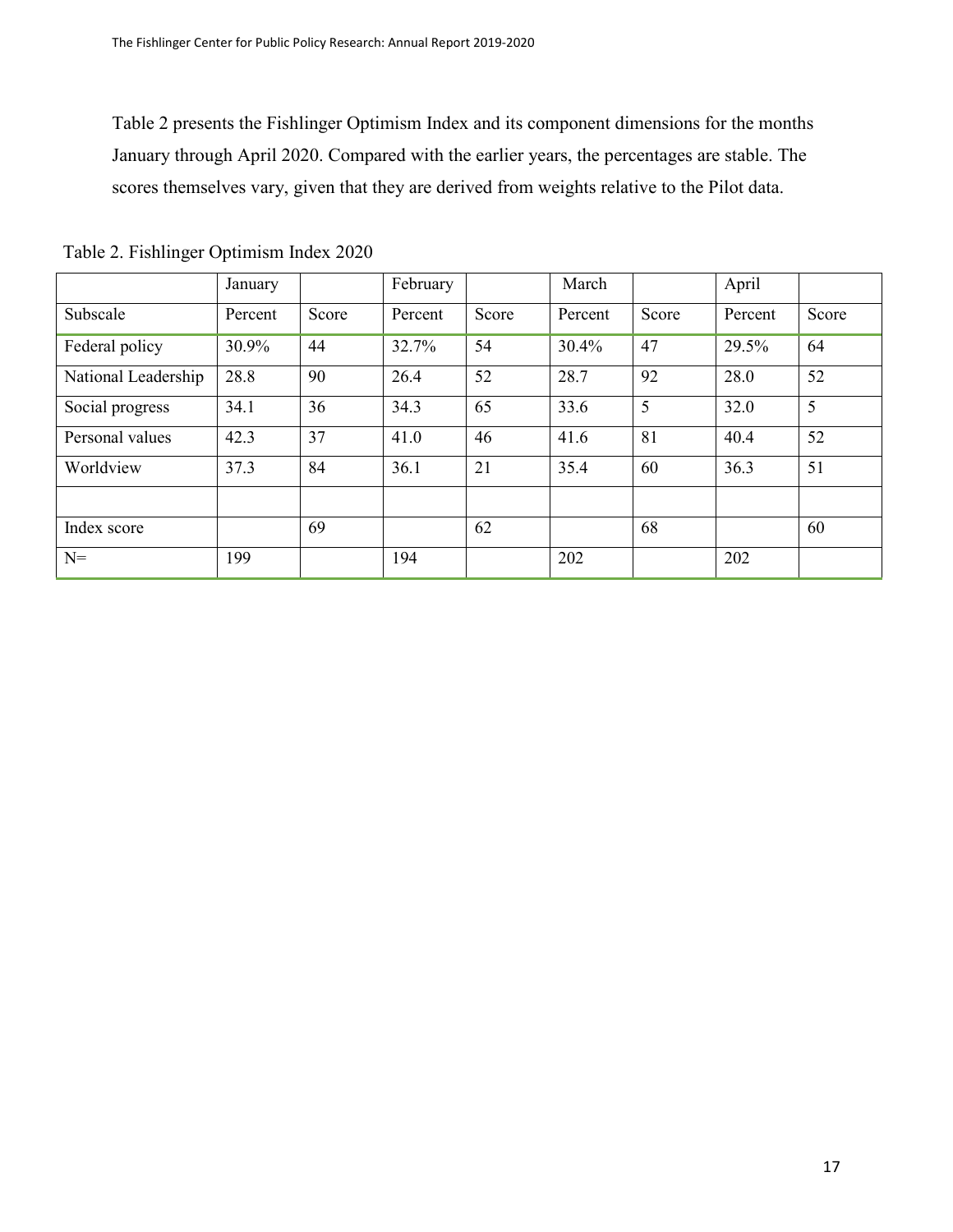<span id="page-18-0"></span>Fishlinger Public Sentiment Brief Report US Sociopolitical Attitudes, Expectations, Beliefs and Values: 2017, 2018, 2019 (excerpt)



Fishlinger Public Sentiment Brief Report US Sociopolitical Attitudes, Expectations, Beliefs and Values: 2017, 2018, 2019

## Introduction

This brief study reframes previous analyses conducted by the Fishlinger Center investigating Americans' sociopolitical attitudes, expectations, beliefs and values. The following tables provide descriptive data ranking Americans' sociopolitical priorities (i.e., attitudes), their expectancies with regard to those priorities (i.e., optimism), as well as an examination of their shared beliefs and values.

A subset of survey results summarizes the extent to which Americans are optimistic about the future, given their sociopolitical priorities and personal values. These future expectations form the Fishlinger Optimism Index. The Fishlinger Optimism is a measure of public opinion centered on Americans' optimism about the future. It is derived from opinion data about public officials, social/political issues, beliefs about the United States' place in the world, and a series of value statements dealing with individuals' feelings of success and security.

The final table in this report displays the Index and its major components during the three-year span.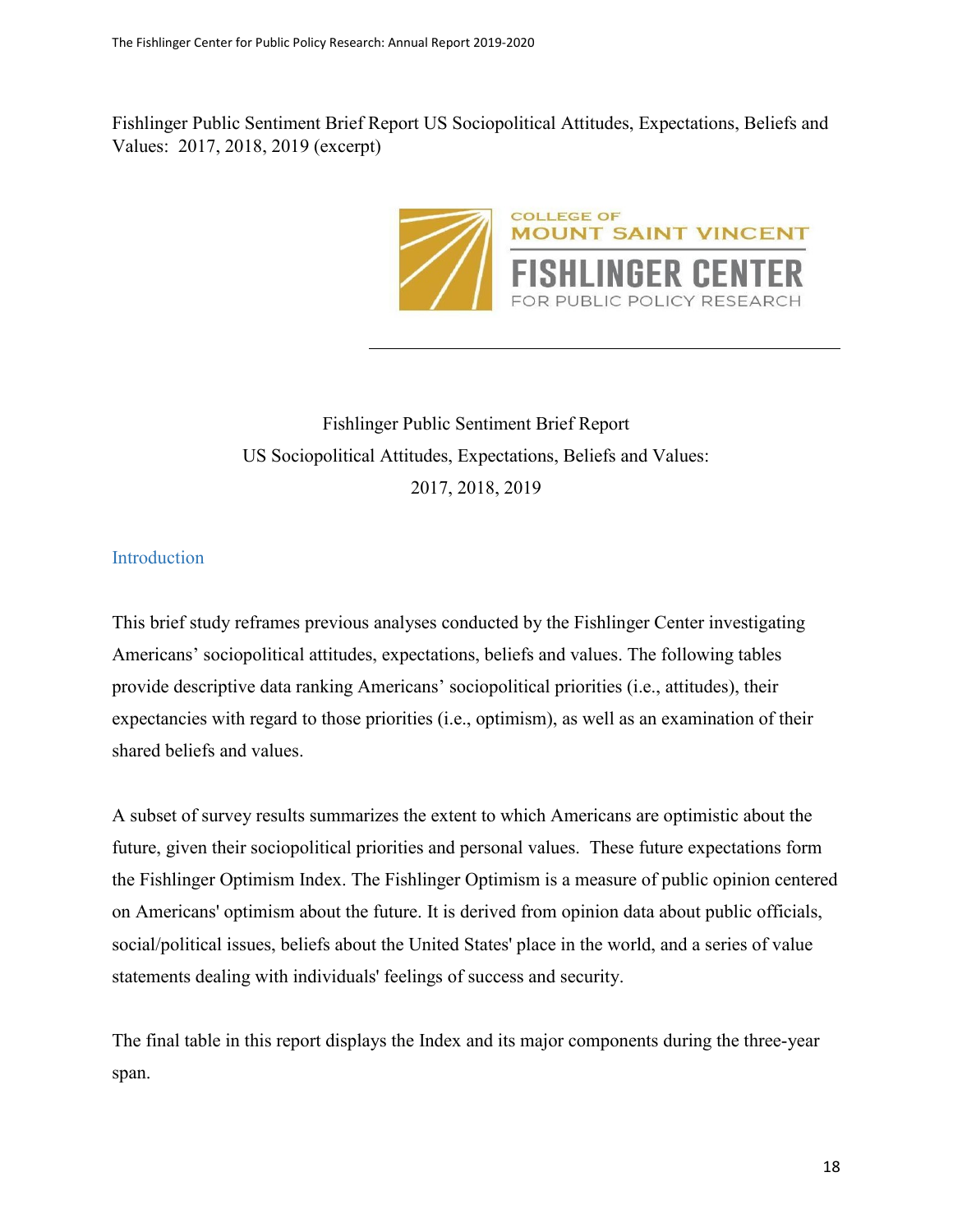Table 1 depicts survey respondents' ranking of social, political and economic issues. Percentages represent those who felt the indicated sociopolitical issue was very or extremely important. Confidence intervals in the table are set at the 95% range.

|                      | 2017    |            |                      | 2018    |            |                      | 2019    |            |
|----------------------|---------|------------|----------------------|---------|------------|----------------------|---------|------------|
| Domain               | Percent | CI         | Domain               | Percent | <b>CI</b>  | Domain               | Percent | CI         |
| Economy              | 83.8    | 82.3, 85.3 | Economy              | 76.5    | 74.8, 78.2 | Health Care I        | 74.9    | 72.9, 76.9 |
| Health Care I        | 80.9    | 79.4, 82.5 | Health Care I        | 75.6    | 73.9, 77.4 | Health Care II       | 74.1    | 72.0, 76.1 |
| Health Care II       | 78.6    | 77.0, 80.2 | Health Care II       | 74.7    | 72.9, 76.5 | Economy              | 74.0    | 72.0,      |
| Social Security      | 75.1    | 73.4, 76.8 | Social Security      | 70.1    | 68.3, 72.0 | Social Security      | 68.5    | 66.4,      |
| Terrorism            | 73.0    | 71.3, 74.8 | Medicare             | 69.0    | 67.1, 70.9 | Medicare             | 66.4    | 64.2, 68.6 |
| Medicare             | 72.2    | 70.4, 74.0 | Terrorism            | 65.2    | 63.3, 67.1 | Terrorism            | 61.3    | 59.1, 63.6 |
| Domestic             | 71.3    | 69.5, 73.1 | Domestic             | 63.8    | 61.9, 65.7 | Domestic             | 61.3    | 59.1, 63.6 |
| Violence             |         |            | Violence             |         |            | Violence             |         |            |
| <b>Fiscal Policy</b> | 68.9    | 67.1, 70.7 | <b>Fiscal Policy</b> | 63.3    | 61.4, 65.3 | Environment          | 60.8    | 58.5, 63.1 |
| Education            | 68.4    | 66.6, 70.2 | Environment          | 62.7    | 60.8, 64.7 | Human                | 59.9    | 57.7, 62.2 |
| Reform               |         |            |                      |         |            | Trafficking          |         |            |
| Poverty              | 67.0    | 65.1, 68.8 | Education            | 62.2    | 60.2, 64.1 | Immigration          | 59.4    | 57.1, 61.7 |
|                      |         |            | Reform               |         |            |                      |         |            |
| Environment          | 66.8    | 64.9, 68.6 | Immigration          | 61.8    | 59.9, 63.8 | <b>Fiscal Policy</b> | 59.3    | 57.1, 61.6 |
| Human                | 66.1    | 64.3, 68.0 | Human                | 61.7    | 59.7, 63.6 | <b>Gun Control</b>   | 58.2    | 55.9, 60.5 |
| Trafficking          |         |            | Trafficking          |         |            |                      |         |            |
| Unemployment         | 65.3    | 63.4, 67.1 | Poverty              | 60.9    | 58.9, 62.9 | Education            | 57.7    | 55.4, 60.0 |
|                      |         |            |                      |         |            | Reform               |         |            |
| Immigration          | 64.9    | 63.1, 66.8 | Gun Control          | 60.8    | 58.8, 62.7 | Poverty              | 56.7    | 54.4, 59.0 |
| Foreign              | 62.8    | 60.9, 64.7 | Foreign              | 57.7    | 55.7, 59.7 | Foreign              | 54.1    | 51.8, 56.4 |
| Relations            |         |            | Relations            |         |            | Relations            |         |            |
| Race Relations       | 61.8    | 59.9, 63.7 | Unemployment         | 56.2    | 54.2, 58.2 | <b>Animal Rights</b> | 53.4    | 51.1, 55.8 |
| Higher               | 61.0    | 59.1, 62.9 | Higher               | 55.5    | 53.5, 57.5 | Unemployment         | 52.7    | 50.4, 55.0 |
| Education            |         |            | Education            |         |            |                      |         |            |
| Attainment           |         |            | Attainment           |         |            |                      |         |            |

Table 1. Sociopolitical Priorities 2017-2019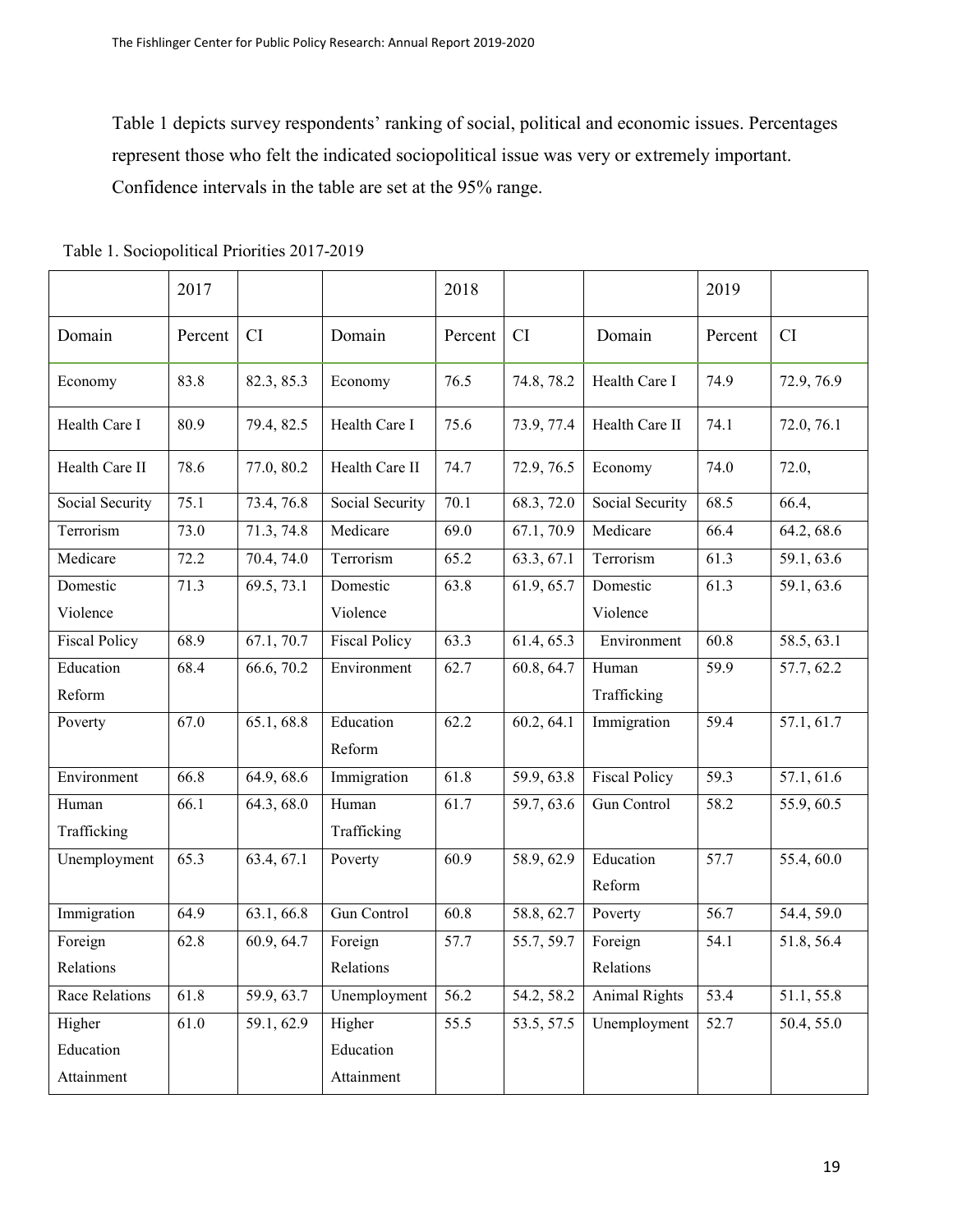| Age                    | 58.9 | 57.0, 60.8 | <b>Race Relations</b> | 55.5              | 53.5, 57.5 | Trade                 | 51.8              | 49.5, 54.1 |
|------------------------|------|------------|-----------------------|-------------------|------------|-----------------------|-------------------|------------|
| Discrimination         |      |            |                       |                   |            | Relations             |                   |            |
| <b>Gun Control</b>     | 58.5 | 56.6, 60.4 | <b>Animal Rights</b>  | 54.4              | 52.4, 56.4 | Higher                | 51.2              | 48.9, 53.5 |
|                        |      |            |                       |                   |            | Educated              |                   |            |
|                        |      |            |                       |                   |            | Attainment            |                   |            |
| Monetary               | 58.5 | 56.5, 60.4 | Age                   | 54.1              | 52.1, 56.1 | Age                   | $\overline{51.2}$ | 48.9, 53.5 |
| Policy (Interest       |      |            | Discrimination        |                   |            | Discrimination        |                   |            |
| Rates)                 |      |            |                       |                   |            |                       |                   |            |
| <b>Animal Rights</b>   | 57.7 | 55.8, 59.6 | Trade relations       | $\overline{53.9}$ | 51.9, 55.9 | Monetary              | 50.2              | 47.9, 52.5 |
|                        |      |            |                       |                   |            | Policy (Interest      |                   |            |
|                        |      |            |                       |                   |            | Rates)                |                   |            |
| <b>Trade Relations</b> | 57.7 | 55.7, 59.6 | Monetary              | 53.8              | 51.8, 55.8 | Welfare               | 50.0              | 47.7, 52.3 |
|                        |      |            | Policy (Interest      |                   |            | Reform                |                   |            |
|                        |      |            | Rates)                |                   |            |                       |                   |            |
| Welfare Reform         | 57.0 | 55.1, 59.0 | Welfare               | 51.4              | 49.4, 53.4 | <b>Race Relations</b> | 49.9              | 47.6, 52.2 |
|                        |      |            | Reform                |                   |            |                       |                   |            |
| Gender Equality        | 54.4 | 52.4, 56.3 | Gender                | 49.1              | 47.1, 51.1 | Abortion              | 46.2              | 43.9, 48.5 |
|                        |      |            | Equality              |                   |            | Rights                |                   |            |
| Religious              | 50.4 | 48.4, 52.3 | Abortion              | 46.0              | 44.0, 48.0 | Gender                | 46.1              | 43.8, 48.4 |
| Fanaticism             |      |            | Rights                |                   |            | Equality              |                   |            |
| <b>Abortion Rights</b> | 49.8 | 47.9, 51.8 | Religious             | 45.4              | 43.4, 47.3 | Religious             | 45.0              | 42.7, 47.3 |
|                        |      |            | Fanaticism            |                   |            | Fanaticism            |                   |            |
| <b>AIDS/HIV</b>        | 42.6 | 40.6, 44.5 | Teen                  | 37.8              | 35.8, 39.7 | AIDS/HIV              | 36.2              | 34.0, 38.4 |
|                        |      |            | Pregnancy             |                   |            |                       |                   |            |
| Teen Pregnancy         | 39.9 | 38.0, 41.8 | AIDS/HIV              | 37.7              | 35.8, 39.7 | Teen                  | 35.9              | 33.7, 38.1 |
|                        |      |            |                       |                   |            | Pregnancy             |                   |            |
| <b>LGBT</b>            | 38.1 | 36.2, 39.9 | <b>LGBT</b>           | 34.7              | 32.7, 36.5 | LGBT                  | 33.6              | 31.4, 35.7 |

Table 2 depicts survey respondents' ranked expectations of desired future outcomes with respect to social, political and economic priorities. Specifically, respondents were asked if they felt optimistic about the following sociopolitical priorities. Percentages show those who were very or extremely optimistic. As in Table 1, the confidence intervals were set at the 95% level.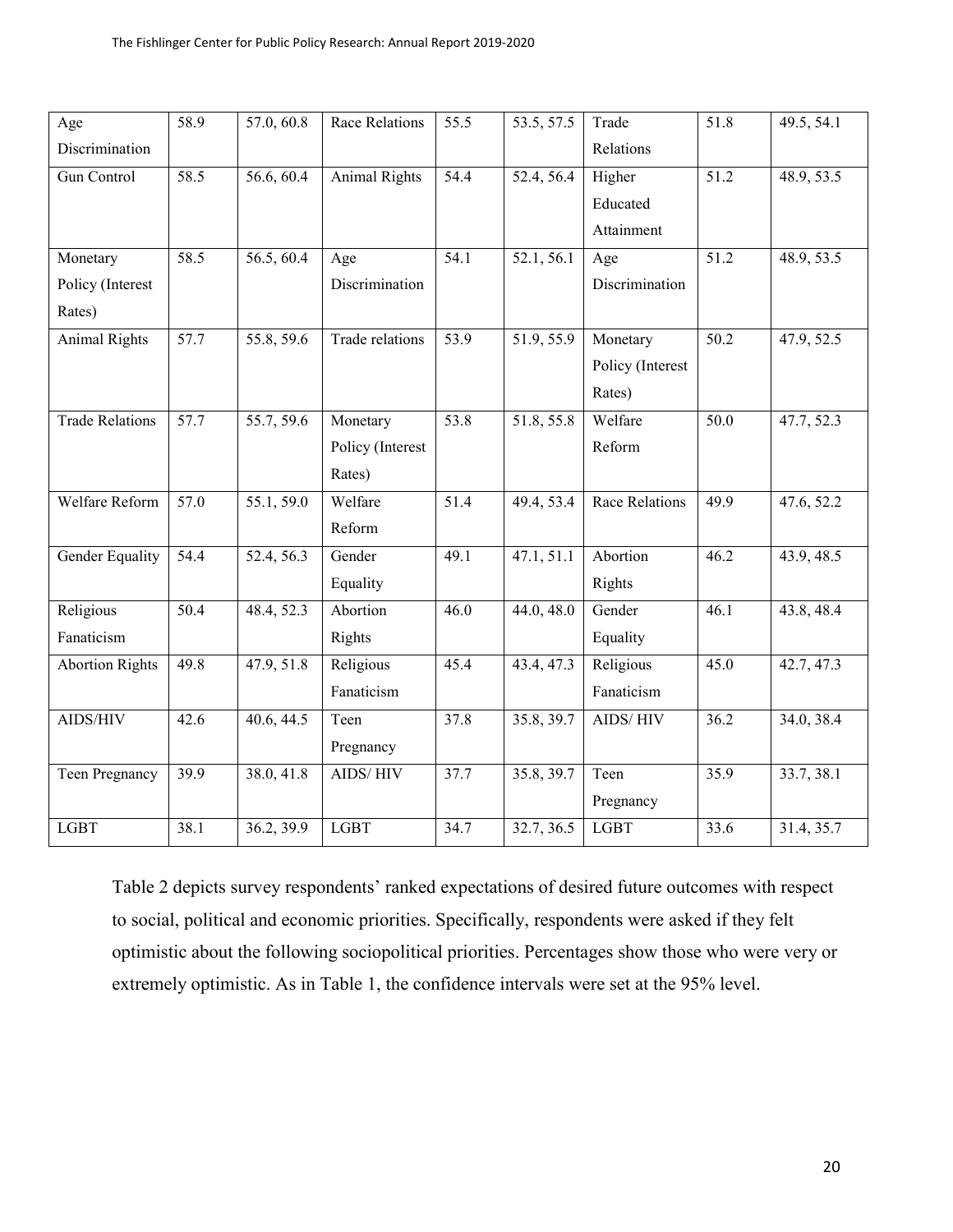|                      | 2017    |            |                      | 2018              |            |                        | 2019    |            |
|----------------------|---------|------------|----------------------|-------------------|------------|------------------------|---------|------------|
| Domain               | Percent | CI         | Domain               | Percent           | <b>CI</b>  | Domain                 | Percent | CI         |
| Economy              | 43.9    | 42.0, 45.8 | Economy              | 41.3              | 39.3, 43.3 | Economy                | 41.4    | 39.2, 43.7 |
| Terrorism            | 39.2    | 37.3, 41.1 | Unemployment         | 37.3              | 35.4, 39.2 | Medicare               | 37.9    | 35.6, 40.1 |
| Health Care          | 39.1    | 37.2, 41.0 | <b>Health Care</b>   | 36.4              | 34.4, 38.3 | Unemployment           | 37.6    | 35.3, 39.8 |
| Medicare             | 38.2    | 36.3, 40.0 | Terrorism            | 36.2              | 34.3, 38.1 | <b>Animal Rights</b>   | 37.0    | 34.8, 39.2 |
| Social Security      | 38.1    | 36.2, 40.0 | Medicare             | 36.0              | 34.1, 37.9 | Affordable             | 36.6    | 34.4, 38.8 |
|                      |         |            |                      |                   |            | Health Care            |         |            |
| Immigration          | 37.6    | 35.7, 39.5 | Domestic             | 35.6              | 33.7, 37.5 | Health Care            | 36.4    | 34.2, 38.6 |
|                      |         |            | Violence             |                   |            |                        |         |            |
| Affordable           | 37.5    | 35.6, 39.4 | Social Security      | $\overline{35.0}$ | 33.1, 36.9 | Social Security        | 36.4    | 34.2, 38.6 |
| Health Care          |         |            |                      |                   |            |                        |         |            |
| Unemployment         | 37.1    | 35.2, 39.0 | Affordable           | 34.9              | 33.0, 36.7 | Terrorism              | 36.3    | 34.1, 38.5 |
|                      |         |            | Health Care          |                   |            |                        |         |            |
| Domestic             | 37.1    | 35.2, 38.9 | Immigration          | 34.6              | 32.7, 36.5 | Domestic               | 35.0    | 32.8, 37.2 |
| Violence             |         |            |                      |                   |            | Violence               |         |            |
| Education            | 35.6    | 33.8, 37.5 | <b>Animal Rights</b> | 34.3              | 32.4, 36.2 | Immigration            | 34.5    | 32.3, 36.7 |
| Reform               |         |            |                      |                   |            |                        |         |            |
| <b>Animal Rights</b> | 35.5    | 33.6, 37.3 | Education            | 33.6              | 31.7, 35.5 | Age                    | 34.4    | 32.2, 36.5 |
|                      |         |            | Reform               |                   |            | Discrimination         |         |            |
| <b>Gun Control</b>   | 34.0    | 32.2, 35.8 | Environment          | 32.9              | 31.0, 34.8 | Education              | 33.2    | 31.0, 35.3 |
|                      |         |            |                      |                   |            | Reform                 |         |            |
| Environment          | 34.0    | 32.1, 35.8 | Higher               | 32.8              | 30.9, 34.6 | Human                  | 33.1    | 30.9, 35.2 |
|                      |         |            | Education            |                   |            | Trafficking            |         |            |
|                      |         |            | Attainment           |                   |            |                        |         |            |
| Age                  | 33.8    | 32.0, 35.6 | Human                | 32.5              | 30.6, 34.3 | Higher                 | 32.5    | 30.3, 34.6 |
| Discrimination       |         |            | Trafficking          |                   |            | Education              |         |            |
|                      |         |            |                      |                   |            | Attainment             |         |            |
| Trade                | 33.1    | 31.2, 34.9 | Foreign              | 32.3              | 30.4, 34.2 | Environment            | 32.5    | 30.3, 34.6 |
| Relations            |         |            | Relations            |                   |            |                        |         |            |
| <b>Fiscal Policy</b> | 32.9    | 31.1, 34.7 | Gun Control          | 31.8              | 30.0, 33.7 | <b>Trade Relations</b> | 32.3    | 30.2, 34.5 |
| Human                | 32.9    | 31.1, 34.7 | Trade                | 31.7              | 29.8, 33.5 | President              | 32.3    | 30.1, 34.4 |
| Trafficking          |         |            | Relations            |                   |            | Trump                  |         |            |

Table 2. Optimism about Sociopolitical Priorities 2017-2019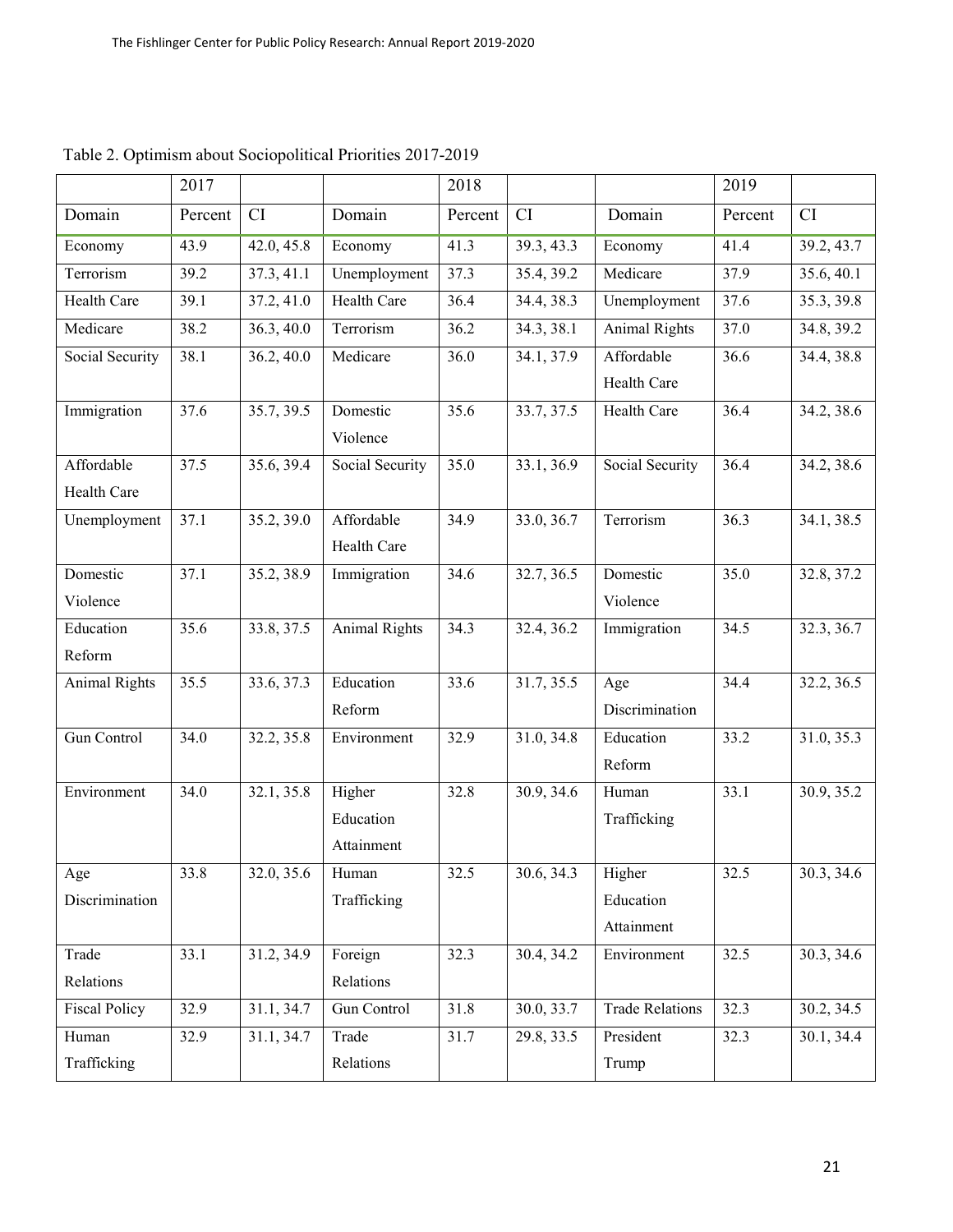| Welfare               | 32.5              | 30.7, 34.3              | Age                  | 31.6 | 29.8, 33.4 | Poverty                | 31.7 | 29.5, 33.8 |
|-----------------------|-------------------|-------------------------|----------------------|------|------------|------------------------|------|------------|
| Reform                |                   |                         | Discrimination       |      |            |                        |      |            |
| Foreign               | 32.3              | 30.5, 34.1              | President            | 30.8 | 28.9, 32.6 | Gender                 | 31.4 | 29.3, 33.5 |
| Relations             |                   |                         | Trump                |      |            | Equality               |      |            |
| Higher                | 32.2              | 30.4, 34.0              | Poverty              | 30.3 | 28.5, 32.1 | AIDS/HIV               | 31.3 | 29.2, 33.4 |
| Education             |                   |                         |                      |      |            |                        |      |            |
| Attainment            |                   |                         |                      |      |            |                        |      |            |
| President             | 31.9              | 30.1, 33.7              | Gender               | 30.3 | 28.5, 32.1 | <b>Gun Control</b>     | 31.2 | 29.0, 33.3 |
| Trump                 |                   |                         | Equality             |      |            |                        |      |            |
| Poverty               | 31.8              | 30.0, 33.6              | <b>Fiscal Policy</b> | 30.2 | 28.3, 32.0 | Foreign                | 30.9 | 28.8, 33.0 |
|                       |                   |                         |                      |      |            | Relations              |      |            |
| Monetary              | 31.6              | 29.8, 33.4              |                      | 29.9 | 28.1, 31.7 | Monetary               | 30.8 | 28.6, 32.9 |
| Policy (Interest      |                   |                         |                      |      |            | Policy (Interest       |      |            |
| Rates)                |                   |                         | Race Relations       |      |            | Rates)                 |      |            |
| <b>Race Relations</b> | 30.8              | 29.0, 32.6              | Abortion             | 29.7 | 27.9, 31.5 | Welfare Reform         | 30.5 | 28.4, 32.6 |
|                       |                   |                         | Rights               |      |            |                        |      |            |
| AIDS/HIV              | 30.4              | 28.6, 32.1              | Monetary             | 29.1 | 27.3, 30.9 | <b>Abortion Rights</b> | 29.9 | 27.8, 32.0 |
|                       |                   |                         | Policy (Interest     |      |            |                        |      |            |
|                       |                   |                         | Rates)               |      |            |                        |      |            |
| Gender                | 29.5              | 27.8, 31.3              | AIDS/HIV             | 29.0 | 27.2, 30.8 | <b>Fiscal Policy</b>   | 29.7 | 27.6, 31.7 |
| Equality              |                   |                         |                      |      |            |                        |      |            |
| Affordable            | 28.5              | 26.7, 30.2              | Welfare              | 28.8 | 27.0, 30.6 | <b>Race Relations</b>  | 29.6 | 27.5, 31.7 |
| Health Care           |                   |                         | Reform               |      |            |                        |      |            |
| Domestic              | 27.9              | $\overline{26.1, 29.6}$ | Domestic             | 27.9 | 26.1, 29.6 | Domestic               | 28.8 | 26.7, 30.8 |
| Policy                |                   |                         | Policy               |      |            | Policy                 |      |            |
| Religious             | 27.5              | 25.8, 29.2              | Supreme Court        | 26.6 | 24.8, 28.3 | Supreme Court          | 27.7 | 25.6, 29.7 |
| Fanaticism            |                   |                         |                      |      |            |                        |      |            |
| Supreme Court         | 27.3              | 25.6, 29.0              | Religious            | 26.1 | 24.3, 27.8 | <b>Teen Pregnancy</b>  | 27.3 | 25.2, 29.3 |
|                       |                   |                         | Fanaticism           |      |            |                        |      |            |
| Teen                  | $\overline{25.2}$ | 23.5, 26.8              | Teen                 | 25.7 | 23.9, 27.4 | LGBT                   | 26.0 | 24.0, 28.0 |
| Pregnancy             |                   |                         | Pregnancy            |      |            |                        |      |            |
| LGBT                  | 24.5              | 22.8, 26.1              | <b>LGBT</b>          | 25.4 | 23.7, 27.1 | Religious              | 25.7 | 23.7, 27.7 |
|                       |                   |                         |                      |      |            | Fanaticism             |      |            |
| Senate                | 21.9              | 20.3, 23.4              | House of             | 20.3 | 18.7, 21.8 | House of               | 22.7 | 20.7, 24.5 |
|                       |                   |                         | Representatives      |      |            | Representatives        |      |            |
| House of              | 21.9              | 20.3, 23.4              | Senate               | 19.4 | 17.8, 20.9 | Senate                 | 21.6 | 19.7, 23.4 |
| Representatives       |                   |                         |                      |      |            |                        |      |            |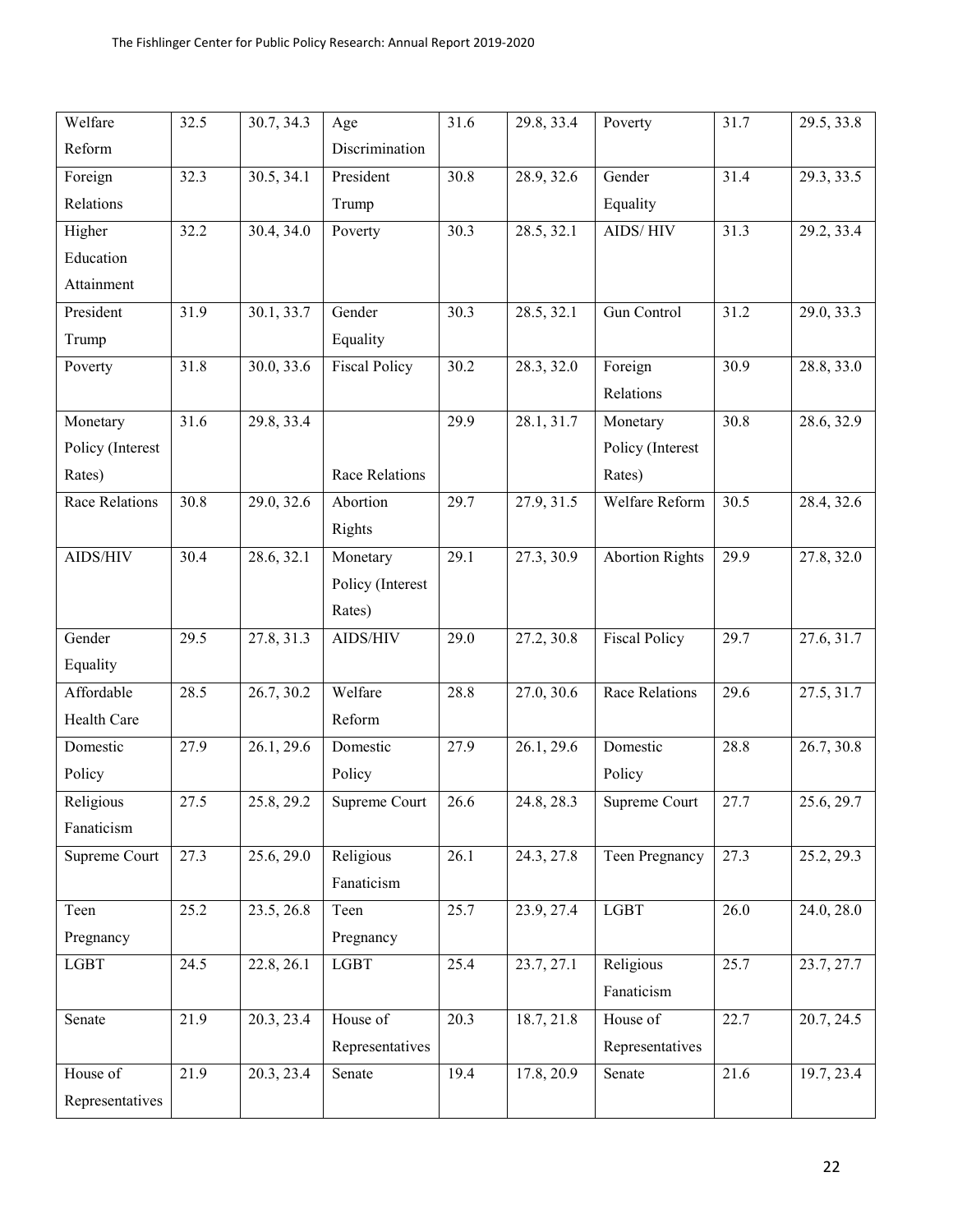The Fishlinger Center for Public Policy Research: Annual Report 2019-2020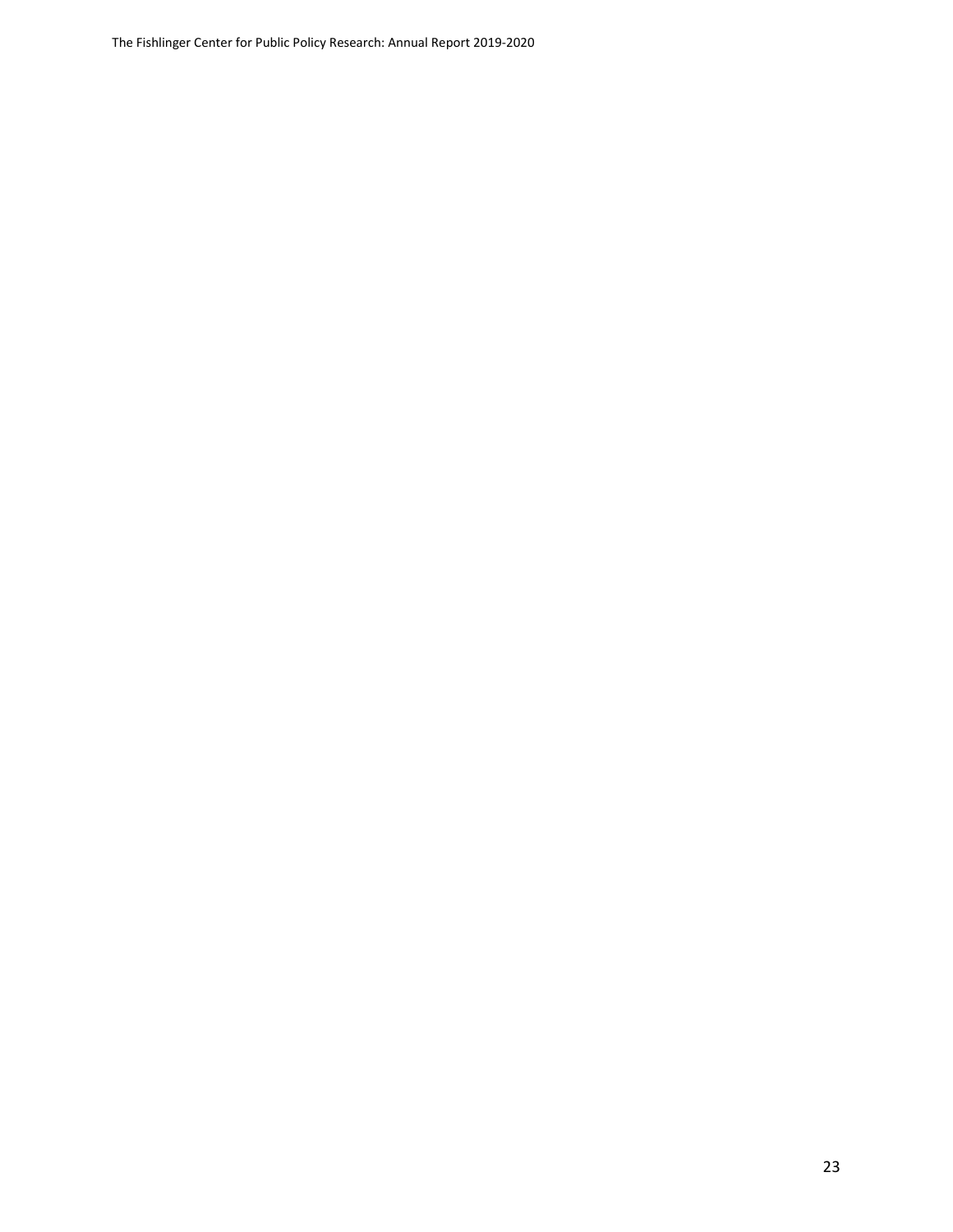<span id="page-24-0"></span>Fishlinger Public Sentiment on Climate Change 2018: A Brief Student Report (excerpt)



### *Introduction*

This brief report serves as a template for analyses of Fishlinger Public Sentiment Data. It was generated by students at the College of Mount Saint Vincent, Sociology 307.

#### *American Attitudes Toward Climate Change*

The Fishlinger Center for Public Policy conducted a national representative survey in stages over the calendar year of 2018. In that survey, respondents were asked 24 questions about the environment, 3 of which gathered qualitative responses.

The survey consisted of 2401 respondents overall. However, some of the questions on the environment were only asked during certain stages of the sampling, and have a lower number of respondents. The data from these questions is presented below.

|     | personally? |           |         |         |            |  |  |  |
|-----|-------------|-----------|---------|---------|------------|--|--|--|
|     |             |           |         | Valid   | Cumulative |  |  |  |
|     |             | Frequency | Percent | Percent | Percent    |  |  |  |
| Val | Not at all  | 104       | 4.3     | 4.3     | 4.3        |  |  |  |
| id  | Hardly at   | 177       | 7.4     | 7.4     | 11.7       |  |  |  |
|     | all         |           |         |         |            |  |  |  |
|     | Somewh      | 614       | 25.6    | 25.6    | 37.3       |  |  |  |
|     | at          |           |         |         |            |  |  |  |
|     | Very        | 728       | 30.3    | 30.3    | 67.6       |  |  |  |
|     | Extremel    | 778       | 32.4    | 32.4    | 100.0      |  |  |  |
|     |             |           |         |         |            |  |  |  |
|     | Total       | 2401      | 100.0   | 100.0   |            |  |  |  |

q5r9: Environment - How important is the issue of Environment to you

In Q5R9, 62.7% of respondents consider the environment to be either very or extremely important, while only 11.7% report it to be hardly, or not at all important.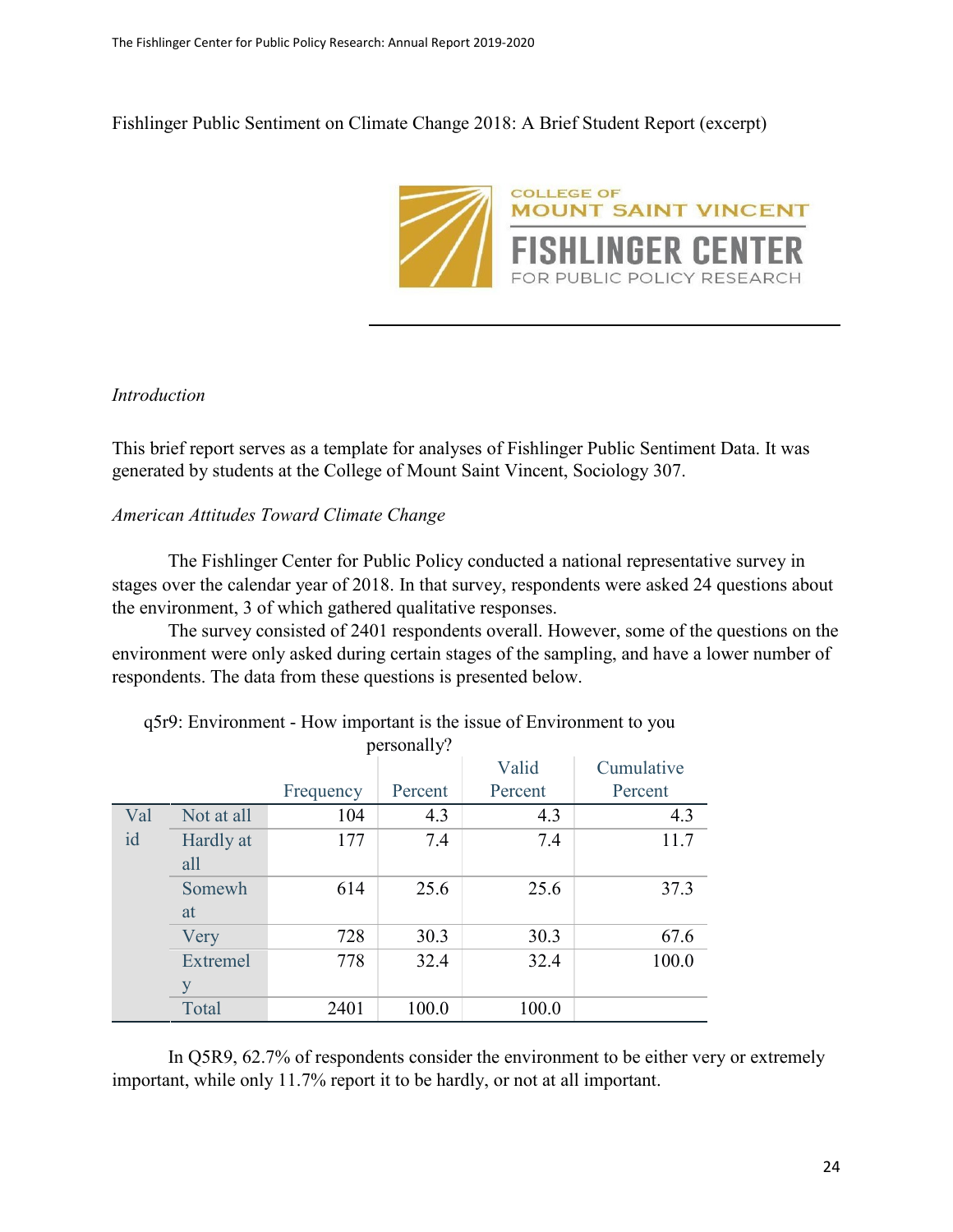|     |            |           |         | Valid   | Cumulative |
|-----|------------|-----------|---------|---------|------------|
|     |            | Frequency | Percent | Percent | Percent    |
| Val | Not at all | 269       | 11.2    | 11.2    | 11.2       |
| id  | Hardly at  | 435       | 18.1    | 18.1    | 29.3       |
|     | all        |           |         |         |            |
|     | Somewh     | 907       | 37.8    | 37.8    | 67.1       |
|     | at         |           |         |         |            |
|     | Very       | 436       | 18.2    | 18.2    | 85.3       |
|     | Extremel   | 354       | 14.7    | 14.7    | 100.0      |
|     | y          |           |         |         |            |
|     | Total      | 2401      | 100.0   | 100.0   |            |

q7r9: Environment - How optimistic are you about the issue of Environment in the future?

While 62.7% of respondents consider the environment to be very or extremely important, only 32.9% are very or extremely optimistic about how we will address this issue in the future (Q7R9).

Respondents were then asked whether they are confident of resolving our challenges with the environment in two different ways.

|     |                       | Frequen | Percen | Valid   | Cumulative |
|-----|-----------------------|---------|--------|---------|------------|
|     |                       | cy      | t      | Percent | Percent    |
| Val | Disagree              | 650     | 27.1   | 27.1    | 27.1       |
| id  | Completely            |         |        |         |            |
|     | Disagree              | 866     | 36.1   | 36.1    | 63.1       |
|     | Somewhat              |         |        |         |            |
|     | <b>Agree Somewhat</b> | 625     | 26.0   | 26.0    | 89.2       |
|     | Agree                 | 260     | 10.8   | 10.8    | 100.0      |
|     | Completely            |         |        |         |            |
|     | Total                 | 2401    | 100.0  | 100.0   |            |

q10r5: Global warming will be resolved in coming years

In responding to question Q10R5, 36% were agreeable to the idea that we will solve the problems faced by global warming, while the table below shows that 77.3% are in agreement that environmental issues will continue to haunt us in the future. It should be noted that agreeing that problems will be solved in the future is not mutually exclusive with believing they will also continue to haunt us in the future (Q10R13).

| q10r13: Environmental issues will continue to haunt us in the future |  |  |
|----------------------------------------------------------------------|--|--|
|                                                                      |  |  |

|  | Frequen Percen Valid Cumulative |
|--|---------------------------------|
|  | Percent Percent                 |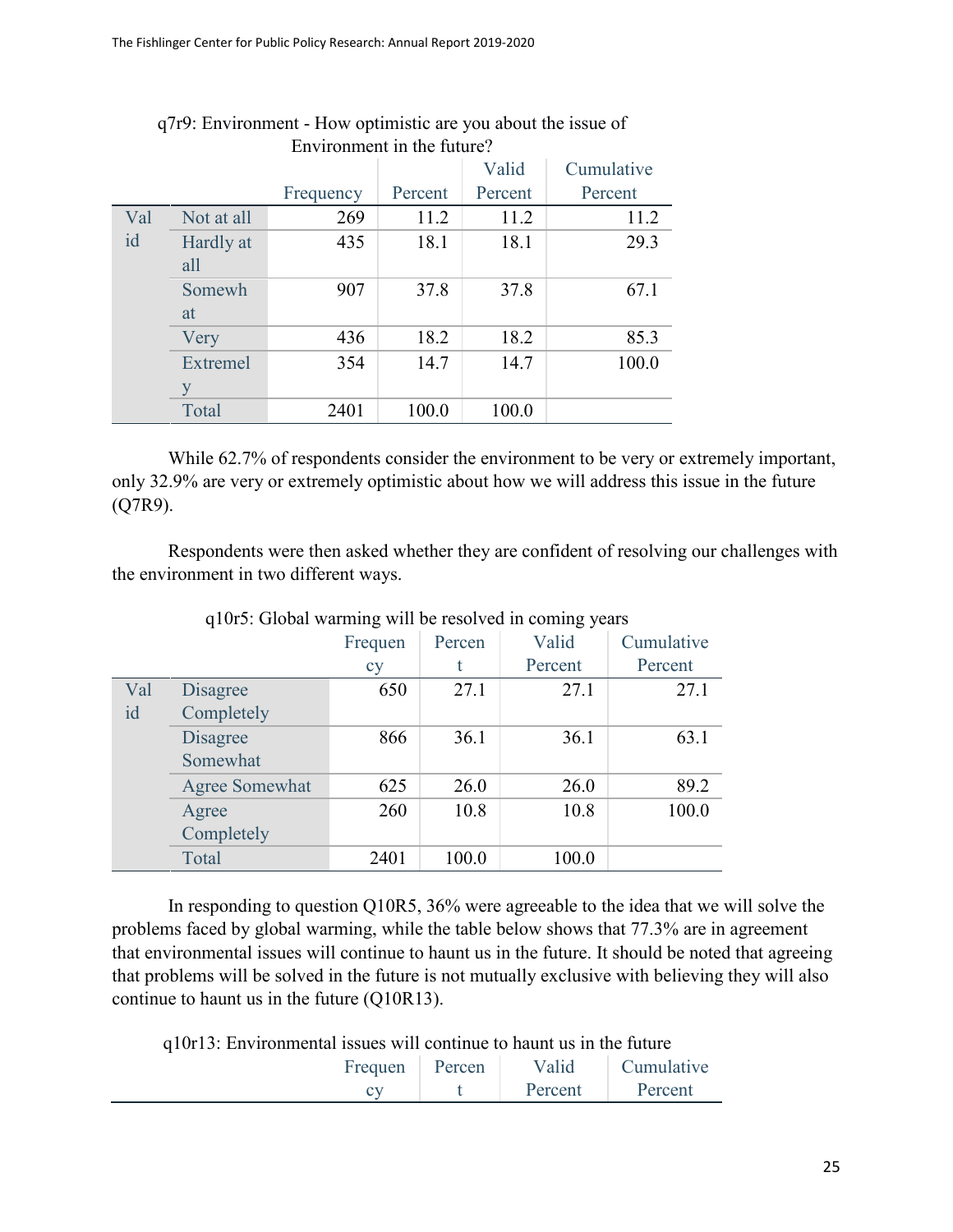| Val | Disagree              | 136  | 5.7   | 5.7   | 5.7   |
|-----|-----------------------|------|-------|-------|-------|
| id  | Completely            |      |       |       |       |
|     | Disagree              | 409  | 17.0  | 17.0  | 22.7  |
|     | Somewhat              |      |       |       |       |
|     | <b>Agree Somewhat</b> | 1027 | 42.8  | 42.8  | 65.5  |
|     | Agree                 | 829  | 34.5  | 34.5  | 100.0 |
|     | Completely            |      |       |       |       |
|     | Total                 | 2401 | 100.0 | 100.0 |       |

While 63.8% of respondents reported that the consider climate change to be a very or extremely serious problem (Q59), they report in Q60 that only 19.3% are very or extremely satisfied with U.S. efforts in that area.

| QUO, TIOW SCHOUS a problem do you feel Chimate Change TS |                       |         |        |         |            |
|----------------------------------------------------------|-----------------------|---------|--------|---------|------------|
|                                                          |                       | Frequen | Percen | Valid   | Cumulative |
|                                                          |                       | cy      | t      | Percent | Percent    |
| Valid                                                    | Not at all            | 15      | $.6\,$ | 5.0     | 5.0        |
|                                                          | Serious               |         |        |         |            |
|                                                          | <b>Hardly Serious</b> | 32      | 1.3    | 10.6    | 15.6       |
|                                                          | at all                |         |        |         |            |
|                                                          | Somewhat              | 62      | 2.6    | 20.6    | 36.2       |
|                                                          | Serious               |         |        |         |            |
|                                                          | <b>Very Serious</b>   | 78      | 3.2    | 25.9    | 62.1       |
|                                                          | Extremely             | 114     | 4.7    | 37.9    | 100.0      |
|                                                          | Serious               |         |        |         |            |
|                                                          | Total                 | 301     | 12.5   | 100.0   |            |
| Missi                                                    | System                | 2100    | 87.5   |         |            |
| ng                                                       |                       |         |        |         |            |
| Total                                                    |                       | 2401    | 100.0  |         |            |

Q59: How serious a problem do you feel "Climate Change" is...?

### Q60: How satisfied are you with current US efforts in this area?

|       |                         | Frequen | Percen | Valid   | Cumulative |
|-------|-------------------------|---------|--------|---------|------------|
|       |                         | cy      |        | Percent | Percent    |
| Valid | Not at all              | 63      | 2.6    | 20.9    | 20.9       |
|       | Satisfied               |         |        |         |            |
|       | <b>Hardly Satisfied</b> | 70      | 2.9    | 23.3    | 44.2       |
|       | at all                  |         |        |         |            |
|       | Somewhat                | 110     | 4.6    | 36.5    | 80.7       |
|       | Satisfied               |         |        |         |            |
|       | Very Satisfied          | 31      | 1.3    | 10.3    | 91.0       |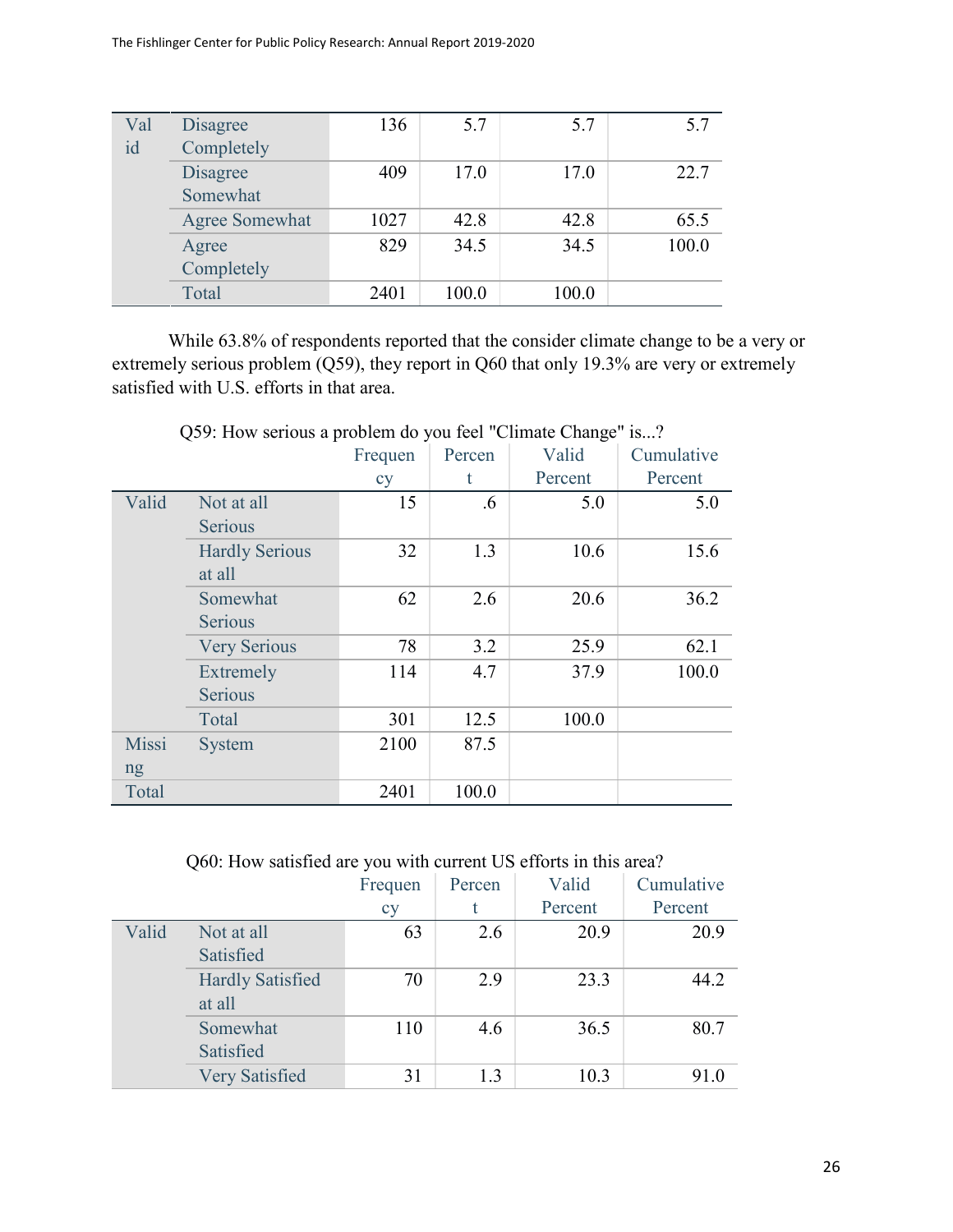|       | Extremely | 27   | 1.1   | 9.0   | 100.0 |
|-------|-----------|------|-------|-------|-------|
|       | Satisfied |      |       |       |       |
|       | Total     | 301  | 12.5  | 100.0 |       |
| Missi | System    | 2100 | 87.5  |       |       |
| ng    |           |      |       |       |       |
| Total |           | 2401 | 100.0 |       |       |

However Q61 shows that Americans are more optimistic about future U.S. efforts than they are with current efforts, with 30.9% saying very or extremely optimistic.

|       |                                    | Frequen | Percen | Valid   | Cumulative |
|-------|------------------------------------|---------|--------|---------|------------|
|       |                                    | cy      | t      | Percent | Percent    |
| Valid | Not at all Satisfied               | 34      | 1.4    | 11.3    | 11.3       |
|       | <b>Hardly Optimistic</b><br>at all | 59      | 2.5    | 19.6    | 30.9       |
|       | Somewhat<br>Optimistic             | 115     | 4.8    | 38.2    | 69.1       |
|       | Very Optimistic                    | 57      | 2.4    | 18.9    | 88.0       |
|       | Extremely<br>Optimistic            | 36      | 1.5    | 12.0    | 100.0      |
|       | Total                              | 301     | 12.5   | 100.0   |            |
| Missi | <b>System</b>                      | 2100    | 87.5   |         |            |
| ng    |                                    |         |        |         |            |
| Total |                                    | 2401    | 100.0  |         |            |

Q61: How optimistic are you about US efforts in this area in the future?

Respondents were then re-asked the questions, with "global warming" substituted instead of "climate change." The results were broadly similar, with only subtle differences. Asked how serious is global warming (Q63), 64.9% of respondents said extremely or very serious. This is only 1.1% greater than those who reported similar feelings for "global warming", and difficult to attribute to any systematic difference.

|       |                       | Frequen | Percen | Valid   | Cumulative |
|-------|-----------------------|---------|--------|---------|------------|
|       |                       | cy      |        | Percent | Percent    |
| Valid | Not at all            | 28      | 1.2    | 9.3     | 9.3        |
|       | <b>Serious</b>        |         |        |         |            |
|       | <b>Hardly Serious</b> | 23      | 1.0    | 7.6     | 16.9       |
|       | at all                |         |        |         |            |
|       | Somewhat              | 56      | 2.3    | 18.6    | 35.5       |
|       | Serious               |         |        |         |            |

Q63: How serious a problem do you feel "Global Warming" is...?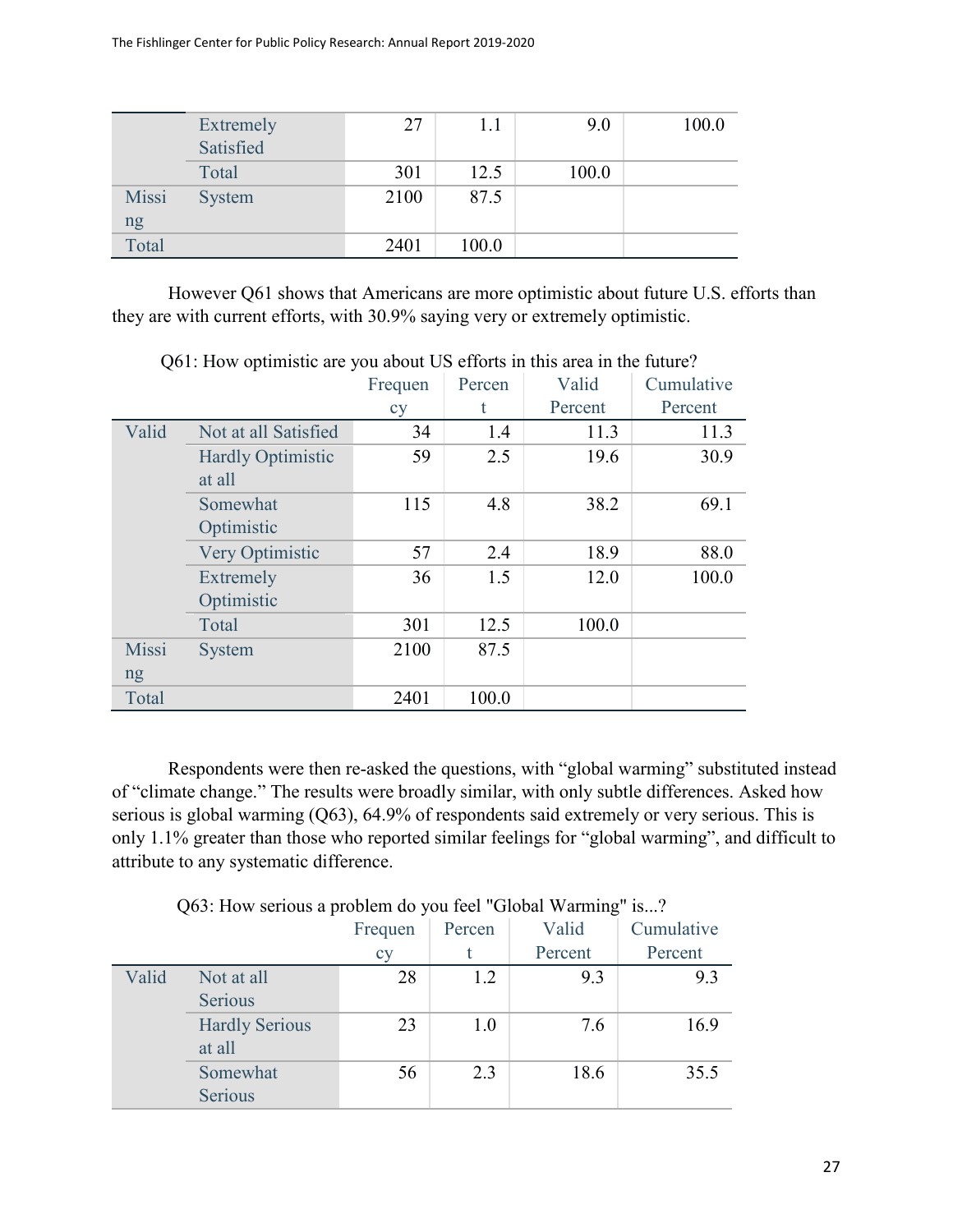|       | <b>Very Serious</b> | 92   | 3.8   | 30.6  | 66.1  |
|-------|---------------------|------|-------|-------|-------|
|       | Extremely           | 102  | 4.2   | 33.9  | 100.0 |
|       | <b>Serious</b>      |      |       |       |       |
|       | Total               | 301  | 12.5  | 100.0 |       |
| Missi | <b>System</b>       | 2100 | 87.5  |       |       |
| ng    |                     |      |       |       |       |
| Total |                     | 2401 | 100.0 |       |       |

However, when asked about whether they are satisfied with U.S. efforts in the area of climate change (Q64), 25.6% reported being very or extremely satisfied. This is a considerably higher than the 19.3% who reported the same sentiment about U.S. efforts for global warming.

|       | of the most supplied and you will callent objection in this area.<br>Valid<br>Cumulative<br>Frequen<br>Percen |      |       |         |         |  |  |
|-------|---------------------------------------------------------------------------------------------------------------|------|-------|---------|---------|--|--|
|       |                                                                                                               |      |       |         |         |  |  |
|       |                                                                                                               | cy   | t     | Percent | Percent |  |  |
| Valid | Not at all                                                                                                    | 60   | 2.5   | 19.9    | 19.9    |  |  |
|       | Satisfied                                                                                                     |      |       |         |         |  |  |
|       | <b>Hardly Satisfied</b>                                                                                       | 57   | 2.4   | 18.9    | 38.9    |  |  |
|       | at all                                                                                                        |      |       |         |         |  |  |
|       | Somewhat                                                                                                      | 107  | 4.5   | 35.5    | 74.4    |  |  |
|       | Satisfied                                                                                                     |      |       |         |         |  |  |
|       | Very Satisfied                                                                                                | 41   | 1.7   | 13.6    | 88.0    |  |  |
|       | Extremely                                                                                                     | 36   | 1.5   | 12.0    | 100.0   |  |  |
|       | Satisfied                                                                                                     |      |       |         |         |  |  |
|       | Total                                                                                                         | 301  | 12.5  | 100.0   |         |  |  |
| Missi | System                                                                                                        | 2100 | 87.5  |         |         |  |  |
| ng    |                                                                                                               |      |       |         |         |  |  |
| Total |                                                                                                               | 2401 | 100.0 |         |         |  |  |

Q64: How satisfied are you with current US efforts in this area?

Several noteworthy numbers appear in the above set of questions

- Respondents generally have a more favorable opinion of environmental policies of the OECD nations, than developing nations.
- For the United States, 39% of respondents consider our efforts are somewhat or far too lax, which is a more negative assessment by respondents than any other OECD nation listed above.
- There seems to be a contradiction in respondents, between their stated levels of concern in different portions of the survey.
	- o In the case of all selected nations, the answer that the nations policies were *just about right*, garnered a plurality of respondents in all nations, and an outright majority in 5 nations.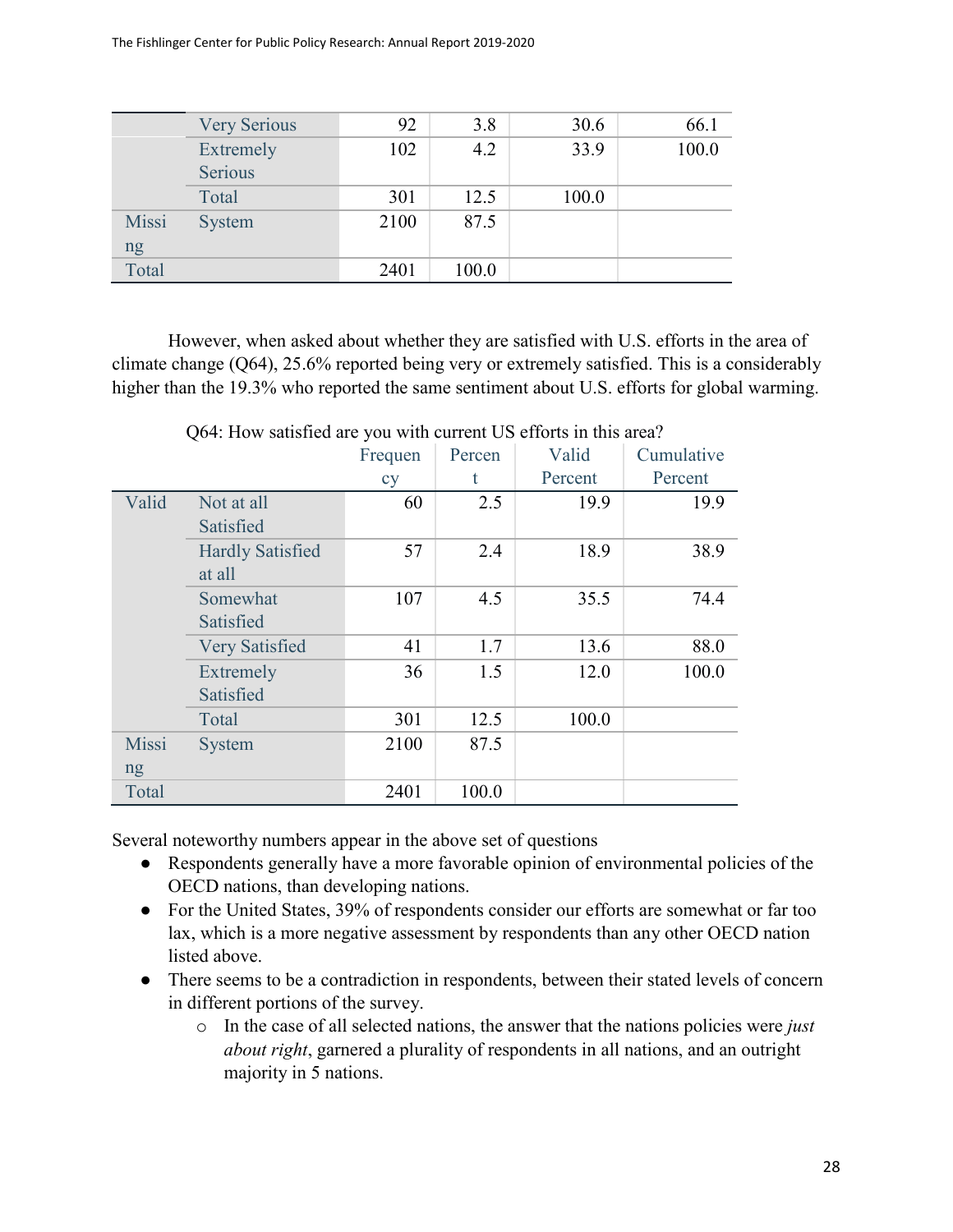- o In none of the nations listed, did respondents say that the nation's policies were too lax, in proportions that match their general concern about environmental problems.
- $\circ$  For example, while about 65% of respondents reported that climate change and global warming are very or extremely serious, there was no case where 65% of respondents felt that the efforts of any given nation were too lax.

Additionally, respondents were asked (Q49) if American environmental policies should look more like the Germany. While 69% felt German policies were *just about right*, only 41.5% felt that the U.S. should do more to conform to those policies.

| like those in Germany? |                |         |        |         |            |  |  |  |
|------------------------|----------------|---------|--------|---------|------------|--|--|--|
|                        |                | Frequen | Percen | Valid   | Cumulative |  |  |  |
|                        |                | cy      |        | Percent | Percent    |  |  |  |
| Valid                  | Yes            | 83      | 3.5    | 41.5    | 41.5       |  |  |  |
|                        | N <sub>o</sub> | 117     | 4.9    | 58.5    | 100.0      |  |  |  |
|                        | Total          | 200     | 8.3    | 100.0   |            |  |  |  |
| Missi                  | <b>Syste</b>   | 2201    | 91.7   |         |            |  |  |  |
| ng                     | m              |         |        |         |            |  |  |  |
| Total                  |                | 2401    | 100.0  |         |            |  |  |  |

#### Q49: Should the United States adopt environmental policies more

Finally, there were 3 sets of qualitative responses;

- When I say Climate Change, what words immediately come to mind
- When I say Global Warming, what words immediately come to mind
- When asked whether the U.S. should follow German environmental policies (yes or no), respondents were asked a follow up, open-ended question, *why did you say that*?
- 1) Analysis of the qualitative responses on the way
- 2) Can also mix in some cross-tabs with demographics, including political leanings.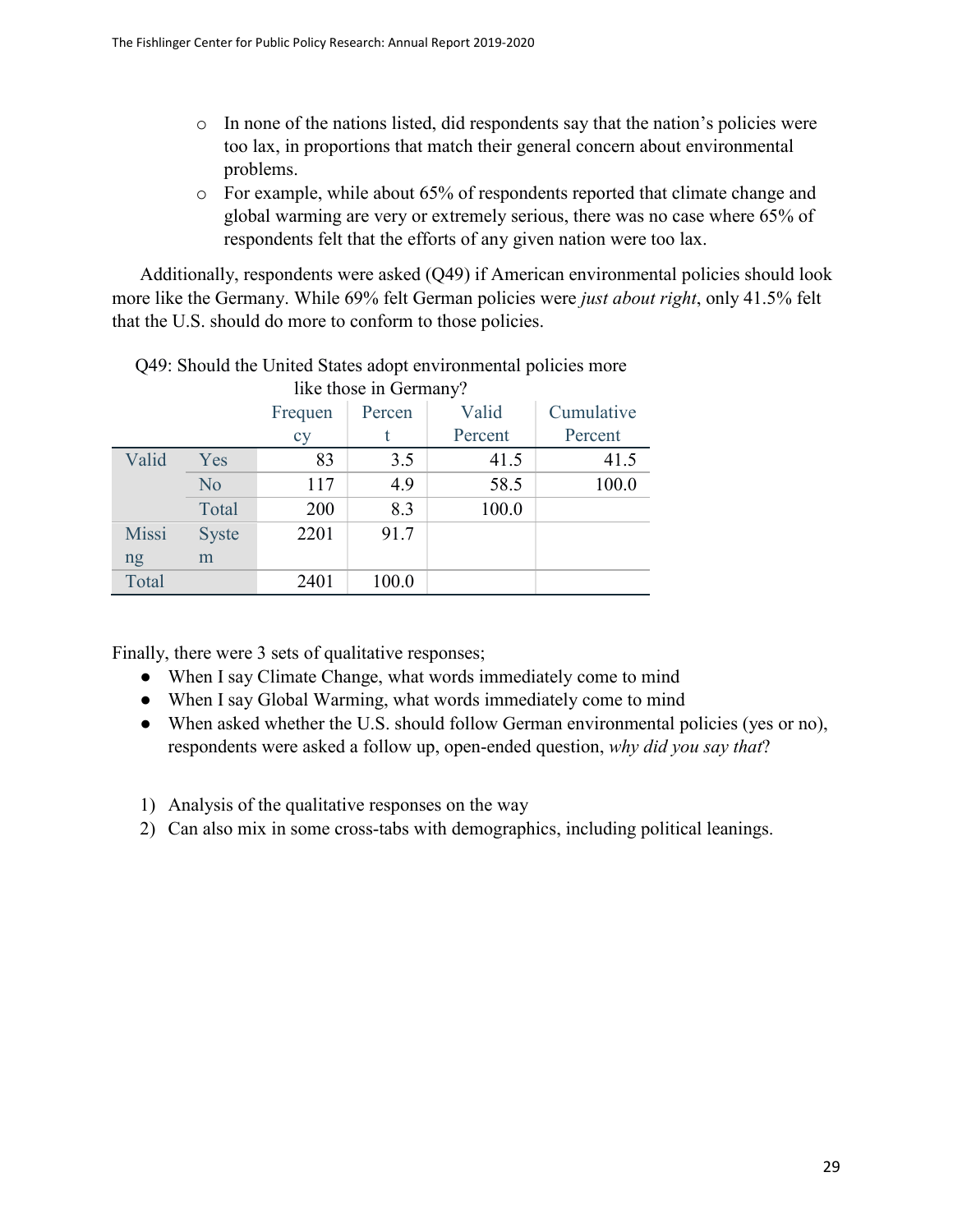#### Appendix A – Example of NSF Funding Streams

<span id="page-30-0"></span>NSF provides support for a variety of individual Centers and Centers programs that contribute to the Foundation's vision as outlined in the NSF Strategic Plan. Centers exploit opportunities in science, engineering and technology in which the complexity of the research problem(s) or the resources needed to solve the(se) problem(s) require the advantages of scope, scale, change, duration, equipment, facilities, and students that can only be provided by an academic research center

The National Science Foundation's (NSF) Directorate for Social, Behavioral, and Economic Sciences (SBE) supports research in many areas associated with our rapidly changing world, including fundamental research on human development, learning, and social behavior, and the surrounding social, economic, and natural environments. Research supported in SBE advances our understanding of people, social organizations and society in a changing world where there are new opportunities for human interconnectedness as well as challenges that affect our ability to live healthy and productive lives. With this Dear Colleague Letter (DCL), SBE wishes to notify the research community of a new opportunity called Build & Broaden (B2) and invites the submission of conference proposals in FY 2020. Proposals should be designed to foster partnerships and build research collaborations among institutions that include at least one Minority-Serving Institution (MSI). MSIs include Historically Black Colleges and Universities (HBCUs), Hispanic-Serving Institutions (HSIs), Tribal Colleges or Universities (TCUs), and other institutions that enroll a substantial fraction of underrepresented minority students, as described below1. The response to this DCL will inform future steps for B2 in FYs 2021- 2024.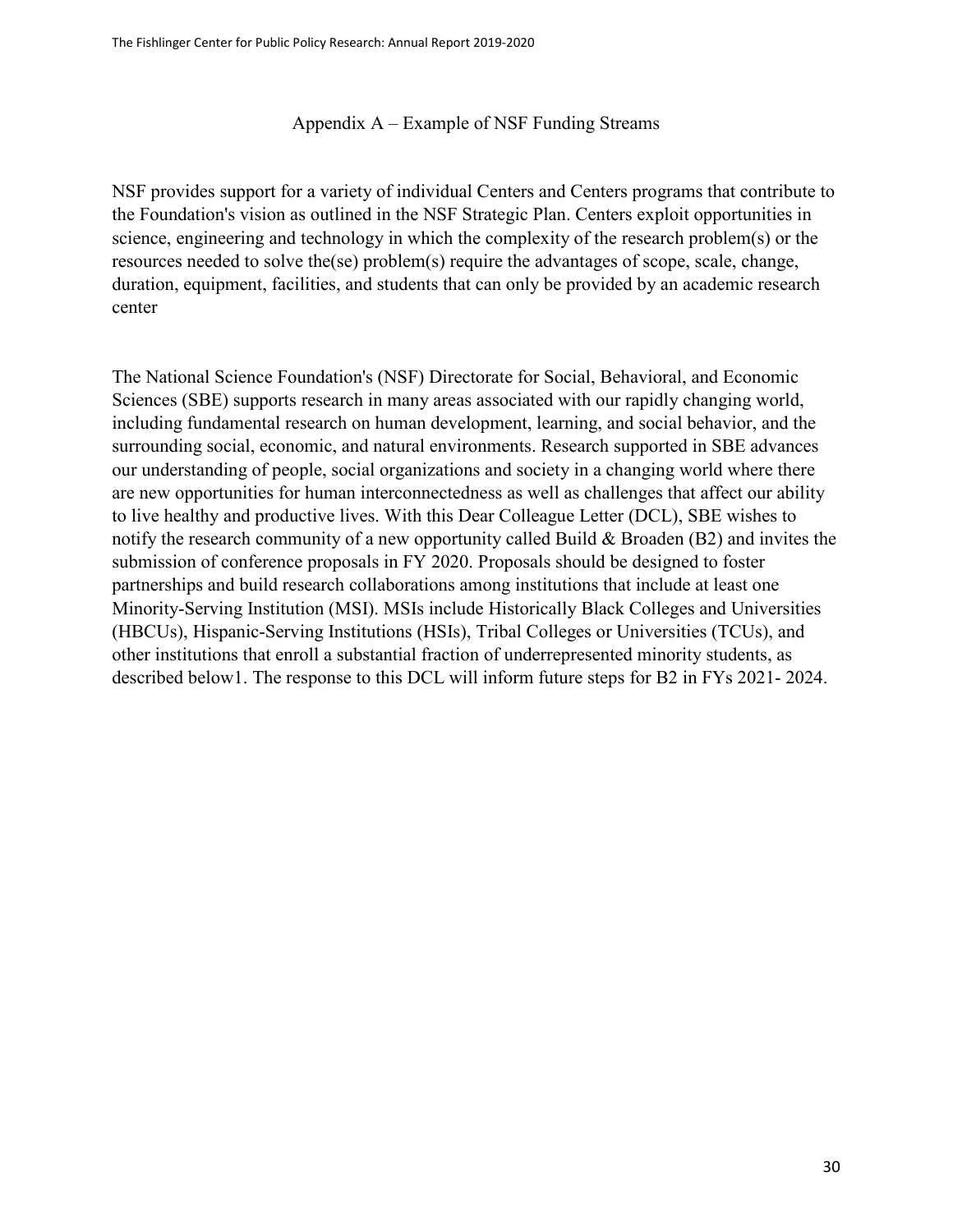Appendix B – URP Newsletter Write Up

Mount undergrads find new research space on campus

<span id="page-31-0"></span>Posted November 25, 2019

#### By CHRISTINA RASMUSSEN

They wanted a space to call their own. A space dedicated to undergraduate research — run by students — that fosters academic excellence and success while simultaneously gaining real life skills.

And that's exactly what the students at the College of Mount Saint Vincent got.

Members of The Mount's sophomore class collaborated with the school's Fishlinger Center for Public Policy Research to open the Riverdale Avenue college's first student-oriented research center. Officially, it's known as the Fishlinger Center for Undergraduate Research, but students already are shortening that to a more familiar "UG Center."

The Mount established Fishlinger Center in 2015 to broaden public policy research and analysis. The UG Center is independent of the main Fishlinger department, but is inheriting the space to become the first student-run research platform at the college.

The center makes room for 25 computer workstations as well as a virtual component that includes a website designed by Mount junior Syeda Anjum. It includes past research projects conducted by Mount students and faculty in the new facility, as well as resources for someone to start their own research.

Sophomore class president Wantoe Teah Wantoe spearheaded the movement, bringing some of his classmates on board. Wantoe worked closely with school administrators, as well as Fishlinger Center director Matthew Archibald.

"I'm very excited for this project," Wantoe said. "I've seen a lot of research first-hand as an international student, so this project means a lot to me."

Research at the center is wide-ranging and multidisciplinary, Wantoe said, with an aim to publish original content while reflecting new and innovative discoveries and contemporary issues in public policy, natural science, environmental issues and international development, among others.

Mount sociology professor Omar Nagi was one of the educators who spoke at the research center's Oct. 30 launch, talking about how it would benefit generations of Mount students to come.

"A lot of people say your career begins after you graduate college," Nagi said. "But your career begins now, in college."